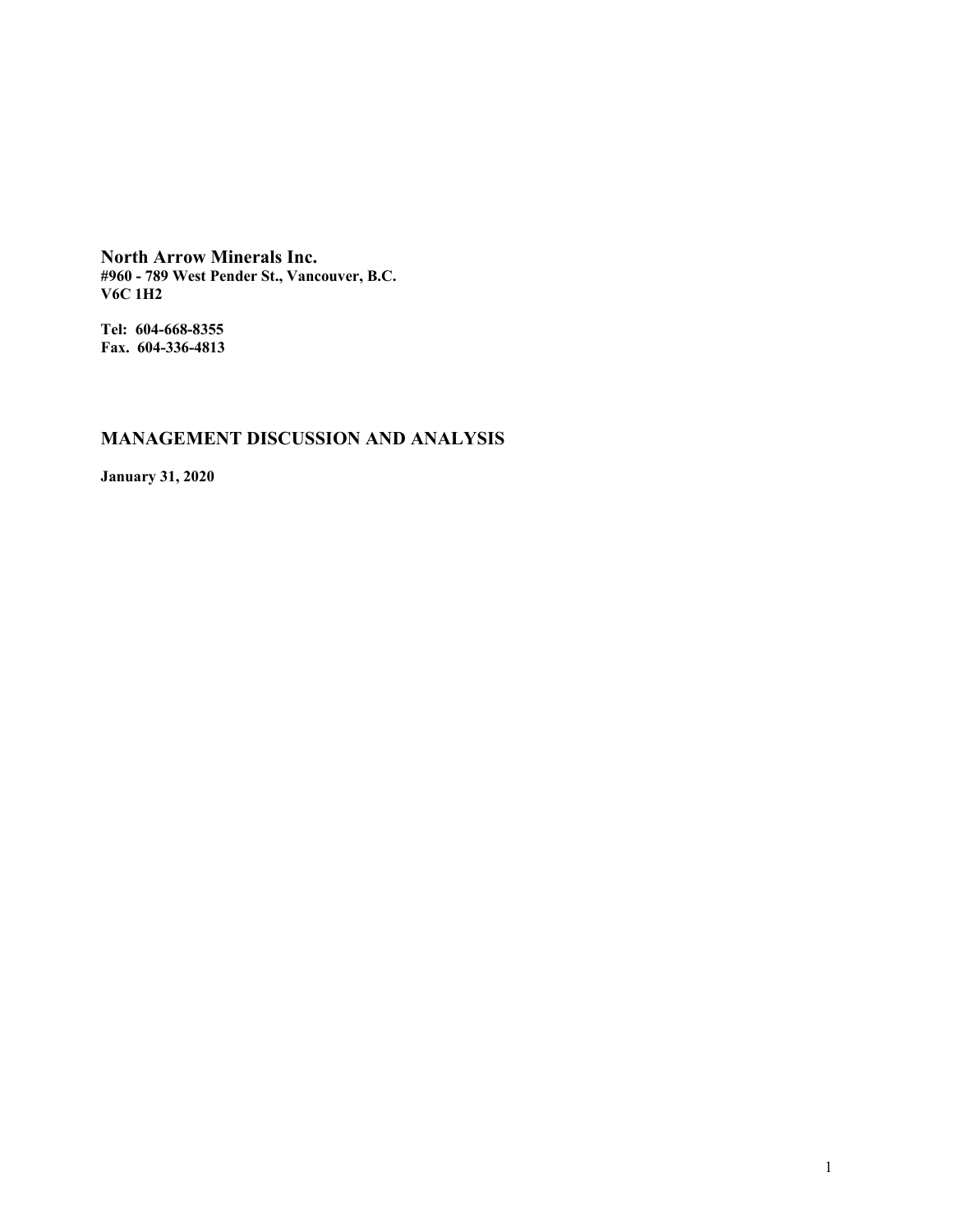# **Form 51-102 F1 Management Discussion and Analysis ("MD&A") North Arrow Minerals Inc. Containing Information up to and including March 26, 2020**

# **Description of Business**

North Arrow Minerals Inc. ("North Arrow", "NAR" or the "Company") is a Canadian mineral exploration company focused on evaluating prospective diamond exploration properties in Canada. The Company's key diamond properties include the Naujaat (Nunavut), Mel (Nunavut), Pikoo (Saskatchewan), Lac de Gras (Northwest Territories), and Loki (Northwest Territories) projects. Shares of the Company trade on the TSX Venture Exchange ("TSXV") under the symbol NAR.

The following discussion and analysis of the Company's financial condition and results of operations for the three and nine months ended January 31, 2020 should be read in conjunction with the financial statements of the Company for the periods ended January 31, 2020 and April 30, 2019, together with the notes thereto. This MD&A supplements, but does not form part of, the unaudited financial statements of the Company. The Company's financial statements have been prepared in accordance with International Financial Reporting Standards ("IFRS").

Unless otherwise noted, all currency amounts are stated in Canadian dollars.

# **Forward Looking Statements**

This document may contain "forward-looking statements" within the meaning of Canadian securities legislation and the United States Private Securities Litigation Reform Act of 1995. These forward-looking statements are made as of the date of this document and the Company does not intend, and does not assume any obligation, to update these forward-looking statements, except as required by law.

Forward-looking statements relate to future events or future performance and reflect management's expectations or beliefs regarding future events and include, but are not limited to, statements with respect to sources of and anticipated financing requirements, the estimation of mineral reserves and resources, the realization of mineral reserve estimates, the timing and amount of estimated future production, costs of production, capital expenditures, success of mining operations, environmental risks, unanticipated reclamation expenses, title disputes or claims and limitations on insurance coverage.

These forward-looking statements include, among others, statements with respect to the Company's objectives for the ensuing year, our medium and long-term goals, and strategies to achieve those objectives and goals, as well as statements with respect to our beliefs, plans, objectives, expectations, anticipations, estimates and intentions. The words "may," "could," "should," "would," "suspect," "outlook," "believe," "plan," "anticipate," "estimate," "expect," "intend," and words and expressions of similar import are intended to identify forward-looking statements. In particular, statements regarding the Company's future operations, future exploration and development activities or other development plans and estimated future financing requirements contain forward-looking statements.

All forward-looking statements and information are based on the Company's current beliefs as well as assumptions made by and information currently available to the Company concerning anticipated financial performance, business prospects, strategies, regulatory developments, development plans, exploration, development and mining activities and commitments. Although management considers these assumptions to be reasonable based on information currently available to it, they may prove to be incorrect.

By their very nature, forward-looking statements involve inherent risks and uncertainties, both general and specific, and risks exist that predictions, forecasts, projections and other forward-looking statements will not be achieved. We caution readers not to place undue reliance on these statements as a number of important factors could cause the actual results to differ materially from the beliefs, plans, objectives, expectations, anticipations, estimates and intentions expressed in such forwardlooking statements.

These factors include, but are not limited to, developments in world financial and commodity markets, risks relating to fluctuations in the Canadian dollar and other currencies relative to the US dollar, changes in exploration plans due to exploration results and changing budget priorities of the Company or its joint venture partners, changes in project parameters as plans continue to be refined; possible variations in ore reserves, grade or recovery rates; accidents, labour disputes and other risks of the mining industry; delays in obtaining governmental approvals or financing, the effects of competition in the markets in which the Company operates, the impact of changes in the laws and regulations regulating mining exploration and development, judicial or regulatory judgments and legal proceedings, operational and infrastructure risks, and the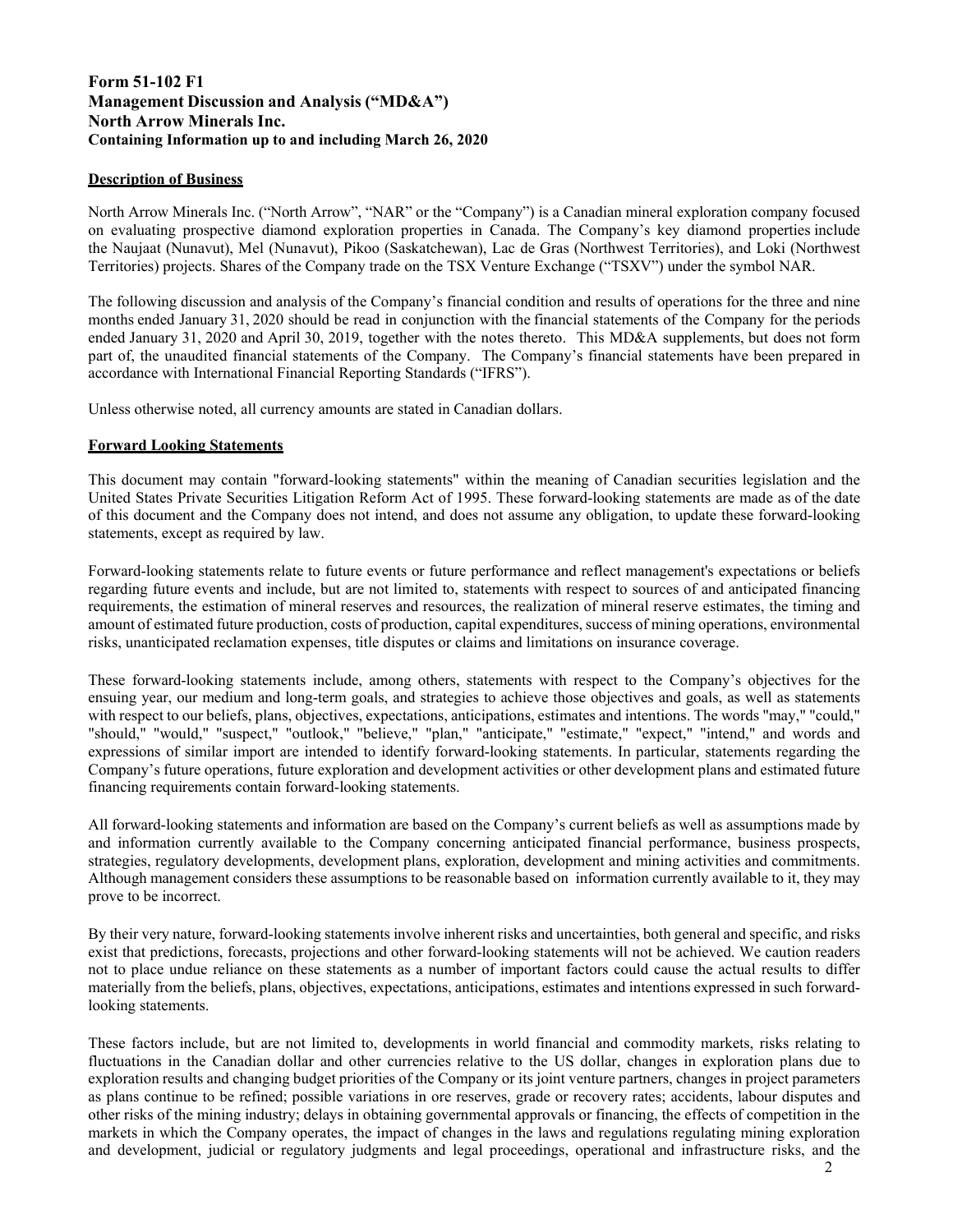Company's anticipation of and success in managing the foregoing risks. The Company cautions that the foregoing list of factors that may affect future results is not exhaustive. When relying on our forward-looking statements to make decisions with respect to the Company, investors and others should carefully consider the foregoing factors and other uncertainties and potential events. The Company does not undertake to update any forward-looking statement, whether written or oral, that may be made from time to time by the Company or on our behalf, except as required by law.

# **Covid-19**

Subsequent to the period ended January 31, 2020 governments in Canada declared a state of emergency as a result of the Covid-19 pandemic. The Company has followed evolving federal, territorial and provincial health guidelines, as appropriate, and instituted a number of measures including work from home measures for head office staff and cancellation of planned field work (see Loki and LDG JV Project updates).

Tenure to the Company's exploration properties is secure. Core exploration properties have sufficient assessment credits to maintain them in good standing for at least 3 years, much longer (>5 years) in the case of tenures hosting known diamondiferous kimberlites.

Management is working with the Company's board of directors to review contingencies over the coming months to ensure the safety of employees.

# **Highlights for the nine months ended January 31, 2020 and subsequent events up to March 26, 20**

# Naujaat project, NU

- Continued working with the Hamlet of Naujaat on plans for permitting and funding construction of a community access trail that will pass approximately 1.5 km southeast of the Q1-4 diamond deposit.
- Continued with planning and permitting for collection of a 10,000t bulk sample from the Q1-4 diamond deposit, including an engineering design and costing study of a small-scale mobile diamond recovery plant for use at the project site.

# Lac de Gras project, NT

- On July 8, 2019, the Company announced the discovery of a new kimberlite, named Anchor, in the first hole of the summer 2019 drilling program at the LDG joint venture property in the Lac de Gras region of the NWT. Kimberlite was ultimately intersected in 6 of 7 drill holes testing this target and samples have been collected for kimberlite indicator mineral and microdiamond analyses. Three drill holes testing a second target area did not encounter kimberlite. Thirteen ground geophysical survey grids, anomaly checks, Lidar Surveying and till sampling were also completed as part of the 2019 exploration program.
- On February 27, 2020 the Company announced the start of ground geophysical surveys as part of a \$3.5M 2020 exploration program. Subsequent to the period ended January 31, 2020 the joint venture operator notified the Company that the 2020 exploration program had been suspended as a result of the Covid-19 pandemic.

# Loki project, NT

- During the period ended January 31, 2020, the Company completed a summer till sampling program. A total of 190 samples were collected. Results from 138 priority 1 and priority 2 samples have confirmed several anomalous target areas within the property.
- On September 9, 2019, the Company closed the sale of royalty interests in the Loki Diamond Project to Umgeni Holdings International ("Umgeni"). Under the terms of the agreement Umgeni increased its royalty interests in certain mineral claims at the Loki Project to 2.0% in exchange for payment to the Company of \$266,000. Umgeni is a private company of which Chris Jennings, a director of the Company, is a beneficiary of the sole shareholder.
- Subsequent to the period ended January 31, 2020 due to the Covid-19 pandemic the Company cancelled planned spring ground geophysical surveys and potential drilling programs.

# Financing

 On July 31, 2019, the Company issued 17,904,286 units at a price of \$0.07 per unit for gross proceeds of \$1,253,300. Each unit consisted of one common share and a transferrable warrant that entitles the holder to purchase one additional common share at a price of \$0.10 for a period of 60 months.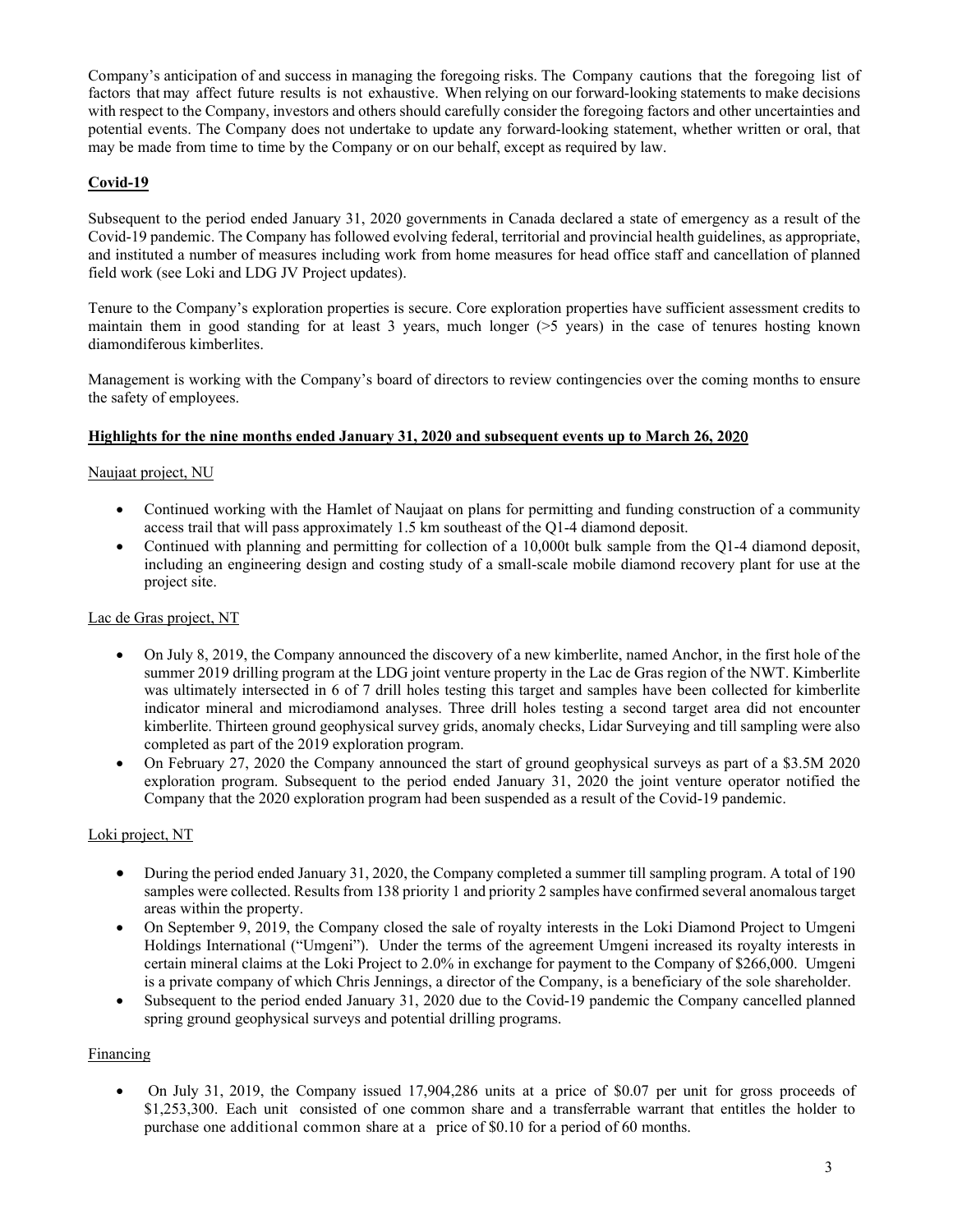On July 31, 2019, the Company extended the expiry date of 26,481,717 warrants by two years and repriced 25,070,887 of these warrants to \$0.225 in accordance with TSX Venture Exchange Policy 4.1 Sec 3.3(d).

A summary of the exploration activities for the Company follows, as well as a description of other corporate activities. These summaries include some discussion of management's future exploration plans. The reader is cautioned that actual results, performance or achievements may be materially different from those implied or expressed in these statements. The Company's exploration programs are subject to change from time to time, based on the analysis of results and changing corporate priorities, exploration targets and funding consideration.

# **Exploration Projects Overview**

An overview of the exploration activities for the Company follows. For additional details the reader is referred to the Company's continuous disclosure documents available on SEDAR (www.sedar.com).

| <b>EXPLORATION AND EVALUATION ASSETS</b> |  |  |
|------------------------------------------|--|--|
|------------------------------------------|--|--|

|                                         |                 | <b>Expended</b>           | Write-offs                |                  |
|-----------------------------------------|-----------------|---------------------------|---------------------------|------------------|
|                                         |                 | <b>During</b>             | During                    | January 31,      |
|                                         | April 30, 2019  | the Period                | the Period                | 2020             |
| <b>Diamond Properties</b>               |                 |                           |                           |                  |
| Lac de Gras, Canada                     |                 |                           |                           |                  |
| <b>Exploration costs</b>                | \$235,404       | $\boldsymbol{\mathsf{s}}$ | $\boldsymbol{\mathsf{S}}$ | \$235,404        |
| <b>Acquisition and tenure costs</b>     | 277,918         |                           |                           | 277,918          |
| Geological, data collection and assays  | 153,559         |                           |                           | 153,559          |
| <b>Office and salaries</b>              | 134,040         |                           |                           | 134,040          |
|                                         | 800.921         | $\overline{\phantom{a}}$  | $\overline{\phantom{a}}$  | 800,921          |
|                                         |                 |                           |                           |                  |
| Pikoo, Canada                           |                 |                           |                           |                  |
| <b>Exploration costs</b>                | 1,259,526       | 2,274                     |                           | 1,261,800        |
| <b>Drilling</b>                         | 2,085,859       |                           |                           | 2,085,859        |
| <b>Acquisition and tenure costs</b>     | 217,782         |                           |                           | 217,782          |
| Geological, data collection and assays  | 1,597,248       | 685                       |                           | 1,597,933        |
| <b>Office and salaries</b>              | 644,946         | 10,928                    | $\overline{\phantom{a}}$  | 655,874          |
| Contribution from joint-venture partner | (637, 813)      |                           | $\blacksquare$            | (637, 813)       |
|                                         | 5,167,548       | 13,887                    | $\overline{\phantom{a}}$  | 5,181,435        |
| Loki, Canada                            |                 |                           |                           |                  |
| <b>Exploration costs</b>                | 443,655         | 57,647                    |                           | 501,302          |
| <b>Drilling</b>                         | 296,657         |                           |                           | 296,657          |
| <b>Acquisition and tenure costs</b>     | 57,524          | 20,083                    |                           | 77,607           |
| Geological, data collection and assays  | 204,754         | 73,013                    |                           | 277,767          |
| <b>Office and salaries</b>              | 167,555         | 65,821                    |                           | 233,376          |
| <b>Recoveries</b>                       | (270,000)       | (351,000)                 | $\overline{\phantom{a}}$  | (621,000)        |
|                                         | 900,145         | (134, 436)                | $\sim$                    | 765,709          |
| Naujaat, Canada                         |                 |                           |                           |                  |
| <b>Exploration costs</b>                | 849,587         | 161,035                   |                           | 1,010,622        |
| <b>Drilling</b>                         | 1,464,020       |                           |                           | 1,464,020        |
| <b>Acquisition and tenure costs</b>     | 378,528         | 23,421                    |                           | 401,949          |
| Geological, data collection and assays  | 4,916,690       | 129,447                   | $\blacksquare$            | 5,046,137        |
| <b>Office and salaries</b>              | 867,712         | 119,752                   |                           | 987,464          |
| <b>Recoveries</b>                       |                 | (24,000)                  | $\blacksquare$            | (24,000)         |
|                                         | 8,476,537       | 409,655                   | $\blacksquare$            | 8,886,192        |
|                                         |                 |                           |                           |                  |
| Mel, Canada                             |                 |                           |                           |                  |
| <b>Exploration costs</b>                | 1,341,032       | 624                       |                           | 1,341,656        |
| <b>Drilling</b>                         | 465,004         |                           |                           | 465,004          |
| Acquisition and tenure costs            | 288,085         | 15,067                    |                           | 303,152          |
| Geological, data collection and assays  | 991,850         | 5,229                     |                           | 997,079          |
| Office and salaries                     | 328,795         | 35,171                    |                           | 363,966          |
|                                         | 3,414,766       | 56,091                    | $\frac{1}{2}$             | 3,470,857        |
|                                         |                 |                           |                           |                  |
| <b>TOTAL</b>                            | 18,759,917<br>S | \$345,197                 | \$                        | \$<br>19,105,114 |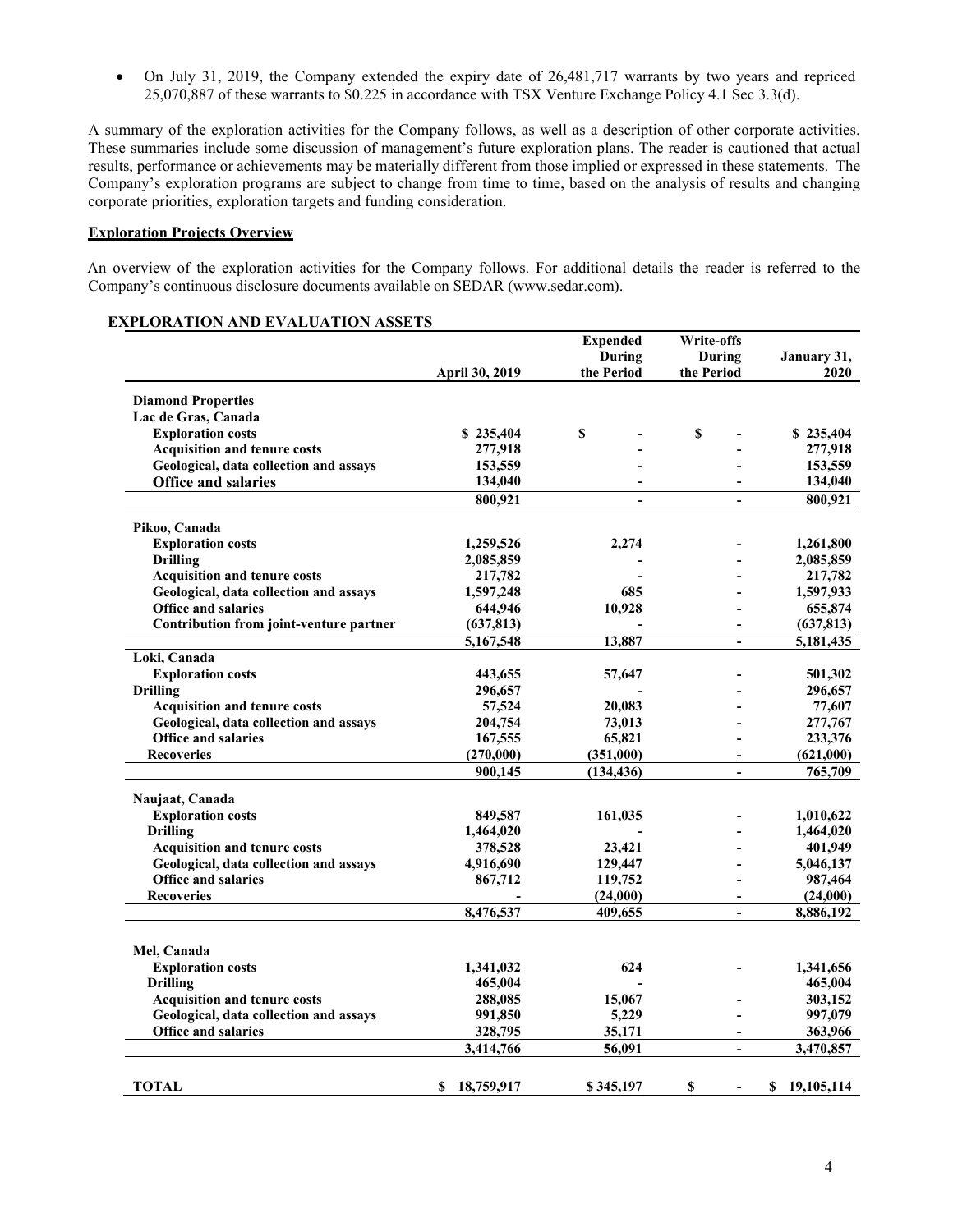Unless otherwise stated below, the Company's Canadian exploration activities are conducted under the supervision of Kenneth Armstrong, P.Geo. (ON; NWT/NU), President and CEO of the Company.

# **Diamond Projects**

# Naujaat diamond project, Nunavut

The Naujaat diamond project is located near the community of Naujaat (Repulse Bay), Nunavut. A total of eight kimberlite pipes (Q1-4, A34, A42, A59, A76, A94, A97 and A152) have been identified within the project as well as a number of laterally extensive kimberlite dyke systems. The Q1-4 kimberlite, located just 7 km from the Company's laydown near the community of Naujaat, is the largest and most diamondiferous of the kimberlites discovered to date and hosts an important population of Type IaA - Ib fancy coloured, yellow to orangey yellow, diamonds.

On May 15, 2013 the Company confirmed an Inferred Mineral Resource for the 12.5 hectare Q1-4 kimberlite to be 26.1 million carats from 48.8 million tonnes total content of kimberlite with an average +1 DTC total diamond content of 53.6 carats per hundred tonnes (cpht) extending from surface to a depth of 205m. Additional resource upside in the form of a target for further exploration was estimated at between 7.9 to 9.3 million carats of diamonds from 14.1 to 16.6 million tonnes total content of kimberlite with an average +1 DTC total diamond content of 56.1 cpht, extending from 205m depth to 305m depth. Mineral resources that are not mineral reserves do not have demonstrated economic viability. The potential quantity and grade of a target for further exploration referred to above is conceptual in nature, there has been insufficient exploration to define a mineral resource, and it is uncertain whether further exploration will result in the target being delineated as a mineral resource. For information on the data verification, exploration information and the resource and target for further exploration estimation procedures please see the technical report dated May 13, 2013 which is available under the Company's profile at www.sedar.com and on the Company's website (www.northarrowminerals.com). The authors of the report were Barb Kupsch, P.Geol. and David Farrow, P.Geo.

Evaluation work completed by the Company since 2014 has included mini-bulk sampling (2014 and 2017) and delineation drilling (2017). Eleven drill holes were completed during the 2017 delineation drill program with approximately 2,440 m of kimberlite core recovered. The holes are part of a planned program to increase confidence in the Q1-4 geological model, including the target for further exploration (TFFE) between 205 and 305m below surface (-135 to -235 meters above sea level "masl") outlined in the most recent May 2013 technical report on the project. Drilling tested all five major phases of the kimberlite and confirmed the kimberlite extends well beyond 305m below surface with the deepest drill hole terminated in kimberlite at a depth of 376 m below surface (approximately -311 masl). A more complete summary of the drilling results can be found in the Company's Management Discussion and Analysis for the year ended April 31, 2018.

| Number of Diamonds per Sieve Size (mm Square Mesh Sieve) |        |          |          |          |          |          |          |         |          |               |         |
|----------------------------------------------------------|--------|----------|----------|----------|----------|----------|----------|---------|----------|---------------|---------|
|                                                          |        |          |          |          |          |          |          |         |          |               |         |
| $Q1-4$                                                   | Sample | $+0.106$ | $+0.150$ | $+0.212$ | $+0.300$ | $+0.425$ | $+0.600$ | $+0.85$ | $+1.18$  | Total         | Total   |
| Unit                                                     | Weight | $-0.150$ | $-0.212$ | $-0.300$ | $-0.425$ | $-0.600$ | $-0.850$ | $-1.18$ | $-1.70$  | <b>Stones</b> | Carats  |
|                                                          | Dry Kg |          |          |          |          |          |          |         |          |               | $+0.85$ |
|                                                          |        |          |          |          |          |          |          |         |          |               | mm      |
| A61                                                      | 552.7  | 320      | 281      | 206      | 174      | 91       | 50       | 11      | 6        | 1139          | 0.275   |
| A <sub>48</sub> b                                        | 186.8  | 165      | 97       | 49       | 40       | 28       | 15       | 6       | $\Omega$ | 400           | 0.037   |
| A88                                                      | 1031.8 | 196      | 205      | 155      | 105      | 44       | 23       | 12      | 2        | 742           | 0.171   |
| Green                                                    | 245.0  | 73       | 51       | 34       | 24       |          |          |         | 0        | 192           | 0.007   |
| <b>GLOB</b>                                              | 104.9  | 36       | 41       | 21       | 13       | 10       | 5        |         |          | 128           | 0.015   |
| A48a                                                     | 490.2  | 246      | 218      | 116      | 67       | 44       | 16       | 3       | າ        | 712           | 0.070   |

During the year ended April 30, 2019, the Company announced microdiamond recoveries from samples of 2017 kimberlite drill core from units A61, A48a, A48b, A88, Green, and Glob, as disclosed below.

Microdiamond sampling focused on evaluating representative material from each kimberlite unit between surface and approximately 300m below surface. Results reported include samples from four of the five Q1-4 model units (A61, A88, A48a and A48b) and compare well with previous microdiamond recoveries from the kimberlite. The Green unit, which was first identified during the 2017 program, has since been recognized in several historic drill holes and, although of minor volumetric importance, is a distinct kimberlite phase from the other major units in Q1-4. The GLOB unit is a globular segregationary kimberlite of uncertain affiliation that may be distinct from, or part of, the A48a kimberlite unit.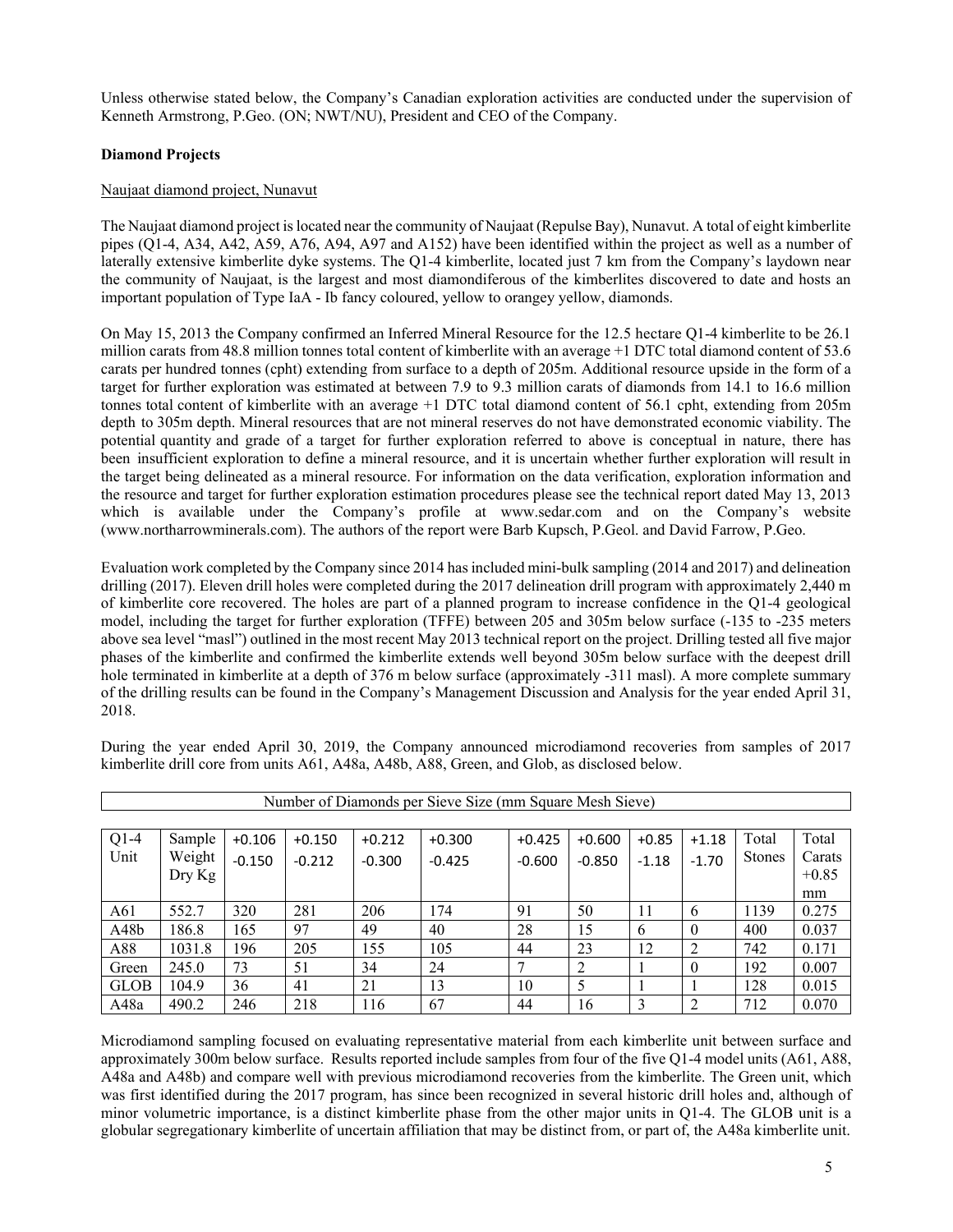The Company has collected two mini bulk samples from Q1-4, including a 210 tonne sample in 2017 of the A88 and Green kimberlite phases, and a 1353 tonne sample (A282014) collected in 2014 from the A28 phase. The 2017 sample was processed as three sub samples: C1 (Green Kimberlite phase), C2 (A88 kimberlite phase) and C3 (Mixed Green and A88). A summary of the diamond recoveries from the 2017 and 2014 bulk samples is provided in the table below, including the proportion of coloured (yellow to orangey yellow) diamonds recovered from the samples.

| Sample           | Weight       | $#$ Diamonds | Carats | Sample Grade        |           | Proportion Yellow Diamonds <sup>1</sup> |
|------------------|--------------|--------------|--------|---------------------|-----------|-----------------------------------------|
|                  | (Dry tonnes) | $(+1 DTC)$   |        | (cph <sup>2</sup> ) | By Stones | By Carats                               |
| C1 <sup>3</sup>  | 27.06        | 344          | 8.46   | 31.2                | $2.6\%$   | $3.1\%$                                 |
| C <sup>3</sup>   | 51.73        | 467          | 12.99  | 25.1                | $9.9\%$   | $9.9\%$                                 |
| C3 <sup>3</sup>  | 131.04       | 1.180        | 42.80  | 32.6                | 11.6%     | 28.2%                                   |
| $C1+C2+C3^{3,4}$ | 209.84       | 1.991        | 64.25  | 30.6                | $10.7\%$  | 21.2%                                   |
| A2820145         | 1,353.3      | 11,083       | 384.28 | 28.4                | $9.0\%$   | 21.5%                                   |

<sup>1</sup> includes very pale to pale to intense/dark yellow + green yellow diamonds; same colour breakdown as undertaken for sample A282014.<br><sup>2</sup> carats per hundred tonnes.

<sup>3</sup> As reported in North Arrow news release dated February 28, 2018.

<sup>4</sup> total 2017 Pit C sample determined by arithmetic.<br><sup>5</sup> As reported in North Arrow news release dated May 5, 2015.

It is management's opinion that Q1-4 represents a compelling under evaluated diamond resource that benefits from its large size and close proximity to tidewater and infrastructure of the Hamlet of Naujaat. The coloured (yellow to orangey yellow) diamonds are a distinguishing characteristic of the Q1-4 diamond population. A study of the nitrogen aggregation characteristics of the coloured diamonds has confirmed they are a distinct population of rare Type IaA - Ib coloured diamonds. In 2015, the Company initiated a polishing exercise on a selection of the coloured diamonds to provide information on their suitability for polishing, potential yield, and final polished colour. Results from this work have confirmed that i) a portion of the yellow diamond population are certifiable fancy orangey yellow diamonds that would be desirable for use in the luxury gem and jewelry trade and ii) the presence of these fancy coloured diamonds could have a significant positive impact on the overall value of the Q1-4 diamond population. As such the Company continues to focus on planning efforts for collection of a 10,000 tonne bulk sample from Q1-4 for the purpose of evaluating the diamond size distribution and value characteristics of the deposit, with particular emphasis on the fancy yellow to orangey yellow diamond population. Design planning is underway for the bulk sample program, including permitting, collection, transportation and processing options, as well as financing options for collecting the sample. This planning is also considering the collection of an initial, Phase 1, sample of approximately 1,500 tonnes to be followed by a larger, Phase 2 10,000 sample. The purpose of a smaller Phase 1 sample would be to confirm a coarse size distribution for the deposit's coloured diamond population, whereas the larger Phase 2 sample is needed to more confidently determine the value of the overall diamond population. Required work permits are in place for the Phase 1 bulk sample.

The Company has also been working in support of an application by the Hamlet of Naujaat to construct a community access trail extending 14.8 km northeast of the community. The proposed access trail will pass approximately 1.5 km southeast of Q1-4 and could be used during further evaluation of the deposit, including collection of the proposed 10,000 tonne bulk sample. Use of the access trail would reduce the cost of a bulk sample by allowing sample collection and transportation to occur without helicopter support. The access trail will lie entirely within the community's municipal boundaries and the Hamlet has taken the lead on its design and construction as the proposed trail has a number of beneficial social and economic development outcomes, including increased tourism and education opportunities, access to natural aggregate sources and carving stone sources as well as improved and safer access to the land for traditional land use activities. North Arrow has been working with the Hamlet on routing, permitting and construction of the access trail, including sharing results of the Company's ecological mapping, engineering and archaeological studies of potential routes. During and subsequent to the period ended January 31, 2020 field studies supported by the Company have included freshet studies as well as ecologic mapping and engineering route design studies and archeological surveys. The Hamlet has received some initial funding from the Government of Nunavut, Department of Economic Development and Transportation's Community transportation Initiatives Program.

During the period ended January 31, 2020 the Company concluded an engineering design and costing study of a small scale mobile diamond recovery plant that could be used as part of a future bulk sampling program.

The Naujaat project is subject to a 0.5% GOR and NSR on diamond, precious metal and base metal production from the project. The holder of this royalty will also receive a payment of \$2.5 million at the time the first royalty payment relating to the project is due.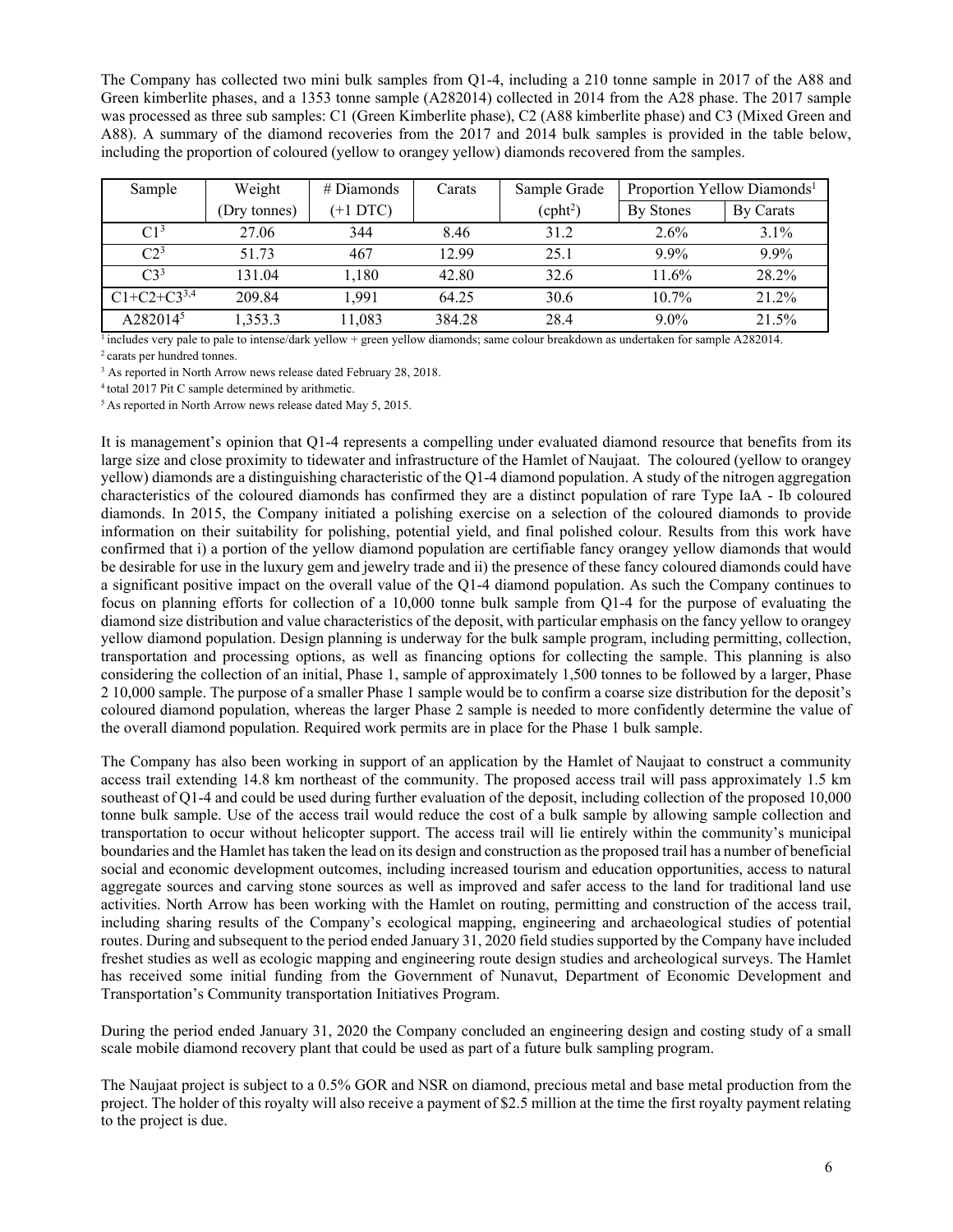The Naujaat project is also subject to a 3% net smelter royalty ("NSR") on metals and a 3% gross production royalty ("GPR") on the sale of industrial minerals, including diamonds. Subject to a November 2016 amending agreement, the NSR and GPR may each be reduced to 1% subject to future contingent cash payments to the royalty holder totalling \$5.15M and future staged exploration expenditures totalling \$20M.

### Pikoo diamond project, Saskatchewan

The Company's 100% owned Pikoo diamond project consists of 39,752 hectares of mineral claims located approximately 140 km east of La Ronge, Saskatchewan. An all-season road to the community of Deschambault Lake comes to within 6 km of the project's southern boundary. Three drilling programs (53 drill holes; 7,369m) have been completed at the project (2013, 2015, and 2016) and a total of 10 discrete kimberlite occurrences have been discovered. Microdiamond testing of five of the kimberlites have confirmed that the PK150, PK311, PK312, PK314, and PK346 kimberlites are diamondiferous. A full summary of the initial diamond results from these kimberlites can be found in the Company's MD&A's for the years ended April 30, 2014 and 2016 as well as the MD&A for the three months ended July 31, 2016.

All of the kimberlite occurrences within the Pikoo project have been discovered at or near the up-ice termination of welldefined kimberlite indicator mineral (KIM) trains. The trains have been geographically described as the South Pikoo target area (1 KIM train; four kimberlite discoveries); North Pikoo area (1 KIM train; 4 kimberlite discoveries) and the East Pikoo area (2 KIM trains, 2 kimberlite discoveries). A fourth target area, called Bear Lake, has been identified on the basis of a cluster of anomalous KIM results from till samples collected in the southern part of the project area. Detailed evaluations of the petrography of the discovered kimberlites in conjunction with diamond results, mineral abundances and core logging information have been conducted and indicate that additional, as yet undiscovered kimberlites are located in both the North Pikoo and South Pikoo areas.

The Pikoo project is subject to a 1% GOR and NSR on diamond, precious metal and base metal production and a contingent cash payment of \$1.25 million owing to the royalty holder at the time the first royalty payment is due.

### Loki Diamond Project – Northwest Territories

The Loki diamond project consists of 23 mineral claims covering approximately 12,898 ha, acquired by staking between 2013 and 2018 in the Lac de Gras region of the Northwest Territories. The Company holds a 100% interest in these claims, 19 of which are subject to 2% royalties on diamonds and base and precious metals. The Loki project mineral claims cover identified target areas to the southwest of Lac de Gras ('South Loki') and to the south and east of the Monument kimberlite cluster ('East Loki'). During the period ended January 31, 2020, the Company completed the sale of additional royalty interests in the Loki Project to Umgeni. Under the terms of the agreement, Umgeni increased its existing royalty interests in nineteen Loki Project claims to 2% in exchange for the payment of \$266,000. Umgeni is a private company of which Chris Jennings, a director of the Company, is a beneficiary of the sole shareholder.

During the period ending January 31, 2020 the company conducted a summer ground truthing and till sampling program during which 190 samples were collected from the Loki project. During September 2019, ground magnetic surveys were completed on two target areas. During the period ended January 31, 2020 results were received for 138 priority 1 and priority 2 till samples, results of which have helped enhance the definition of priority target areas, particularly in the North Loki area. The sample and geophysical survey results will be used to prioritize targets for future exploration drilling.

During the period ended January 31, 2020 the Company was awarded a \$100,000 grant as part of the government of the Northwest Territories Mineral Incentives Program (MIP). The new MIP funding will be used to support a summer 2019 field program of till sampling, ground truthing and ground geophysical surveys in advance of renewed exploration drilling in the spring of 2020.

Subsequent to the period ended January 31, 2020, due to the Covid-19 Pandemic, the Company elected not to proceed with a spring 2020 exploration program. The Company believes it is close to meeting its required expenditure obligations under the fiscal 2020 MIP program, however the cancellation of the spring 2020 program may result in the Company falling short of its expenditure obligations under the MIP program. The extent of the expenditure shortfall, if any, is expected to be less than \$5,000.

# Lac de Gras Diamond Project – Northwest Territories

The Lac de Gras Diamond project forms a very large, approximately 147,200 ha contiguous block of mineral claims and mining leases located within the Lac de Gras region of the Northwest Territories. The project area directly adjoins the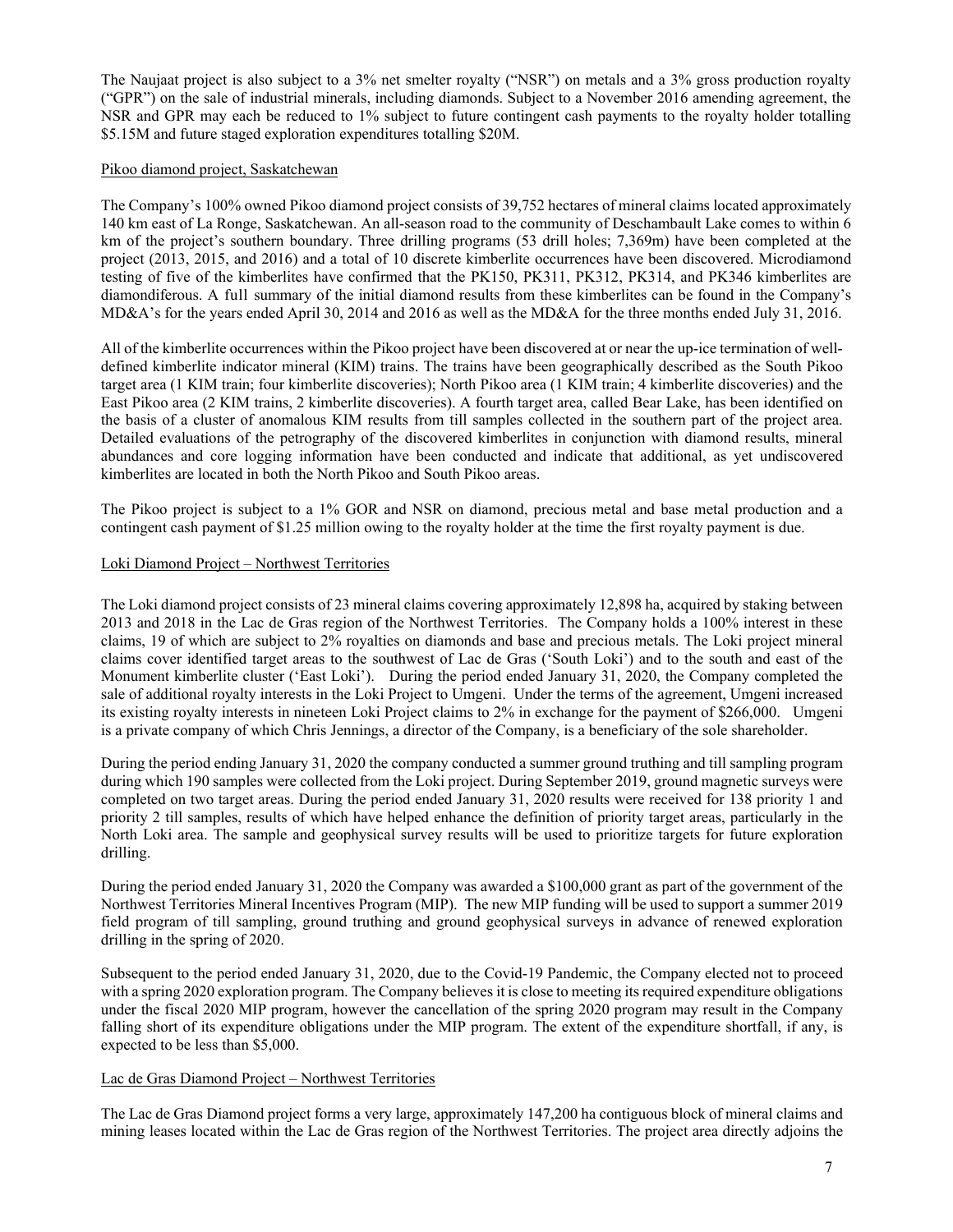mineral leases that host the Diavik diamond mine, located 10 km to the north, and the mineral claims of the Company's Loki project to the west. The Ekati diamond mine is located within 40 km to the northwest.

The project is being evaluated under a joint venture arrangement between the Company and Dominion Diamond Mines. Dominion is the joint venture operator and exploration programs are managed by Aurora Geosciences of Yellowknife, NT. On May 21, 2019 the Company reported that it had been notified by Dominion of completion of a spring 2019 geophysics program that consisted of 13 total grids, including magnetic (11 grids; 465 line km), gravity (9 grids; 2,100 stations), and OhmMapper resistivity (5 grids; 90 line km) surveys. During the period ended January 31, 2020, a summer exploration program was completed, with work including LIDAR surveying, till suitability mapping, geophysical anomaly ground checking and exploration drilling.

On July 8, 2019 the Company announced the joint venture's first new kimberlite discovery on the property. The summer drill program concluded with a total of 10 drill holes testing 2 target areas. At the first target area, kimberlite (the 'Anchor' kimberlite) was intersected in 6 of 7 drillholes. The kimberlite is described as a a dark grey, fine grain, macrocryst-poor, autolith-rich, segregationary, coherent kimberlite. Three drillholes tested a second target area where kimberlite was not intersected.

On January 15, 2020, the Company reported caustic fusion results of drill core samples from the Anchor kimberlite had been received as summarized in the following table:

|            |        | <b>Number of Diamonds per Sieve Size (mm Square Mesh Sieve)</b> |          |          |          |                |                  |          |               |
|------------|--------|-----------------------------------------------------------------|----------|----------|----------|----------------|------------------|----------|---------------|
| Kimberlite | Sample | $+0.075$                                                        | $+0.106$ | $+0.150$ | $+0.212$ | $+0.300$       | $+0.425$         | $+0.600$ | Total         |
|            | Weight | $-0.106$                                                        | $-0.150$ | $-0.212$ | $-0.300$ | $-0.425$       | $-0.600$         | $-0.850$ | <b>Stones</b> |
|            | Dry Kg |                                                                 |          |          |          |                |                  |          |               |
| Anchor     | 388.15 | 153                                                             | 56       | 20       | 3        | $\overline{0}$ | $\boldsymbol{0}$ | $\theta$ | 232           |

The presence of microdiamonds in this fine grained kimberlite is encouraging and a kimberlite indicator mineral (KIM) characterization study is underway to compare the Anchor kimberlite mantle sample with the distribution of KIMs in the local till sample database to aid in identifying additional drill targets in the area. This work is part of a full review of the project database that is presently underway, including results from LIDAR surveying, ground geophysical surveys, prospecting, till suitability mapping, geophysical anomaly checking and till sampling.

The Company also reported on January 15, 2020 that the joint venture had approved a 2020 program with a budget of \$3.5M, designed to continue with systematic exploration of the project including at least 2,000m of drilling to test new targets. On February 27, 2020 the Company reported the start of the program, with ground geophysical surveys to be followed by exploration drilling in late spring or summer.

On March 19, 2020 the Company was notified by Dominion that the 2020 exploration program had been suspended as a result of the Covid-19 pandemic. Weather dependent, field operations are expected to be fully shut down by March 29, 2020. The Company is awaiting notification from Dominion on the extent of the suspension and next steps for ongoing work on the joint venture.

The Company has elected not to contribute its proportionate share of costs to all approved joint venture programs since 2016 including the 2020 program. Dominion has elected to fund each of these programs and budgets. The Company estimates its current interest in the joint venture is approximately 22% and this interest will dilute further to approximately 18% should the entire \$3.5M 2020 program be completed as approved.

Pursuant to a previous acquisition agreement between the Company and Springbok Holdings Inc. ("Springbok") (Please see the Company's Annual Management Discussion and Analyses for the year ended April 30, 2016 for further details on the acquisition agreement), in the event the Company incurs \$2 million in joint venture expenditures on the Lac de Gras Joint Venture Property, the Company will issue to Springbok that number of common shares of the Company having a value of \$1 million.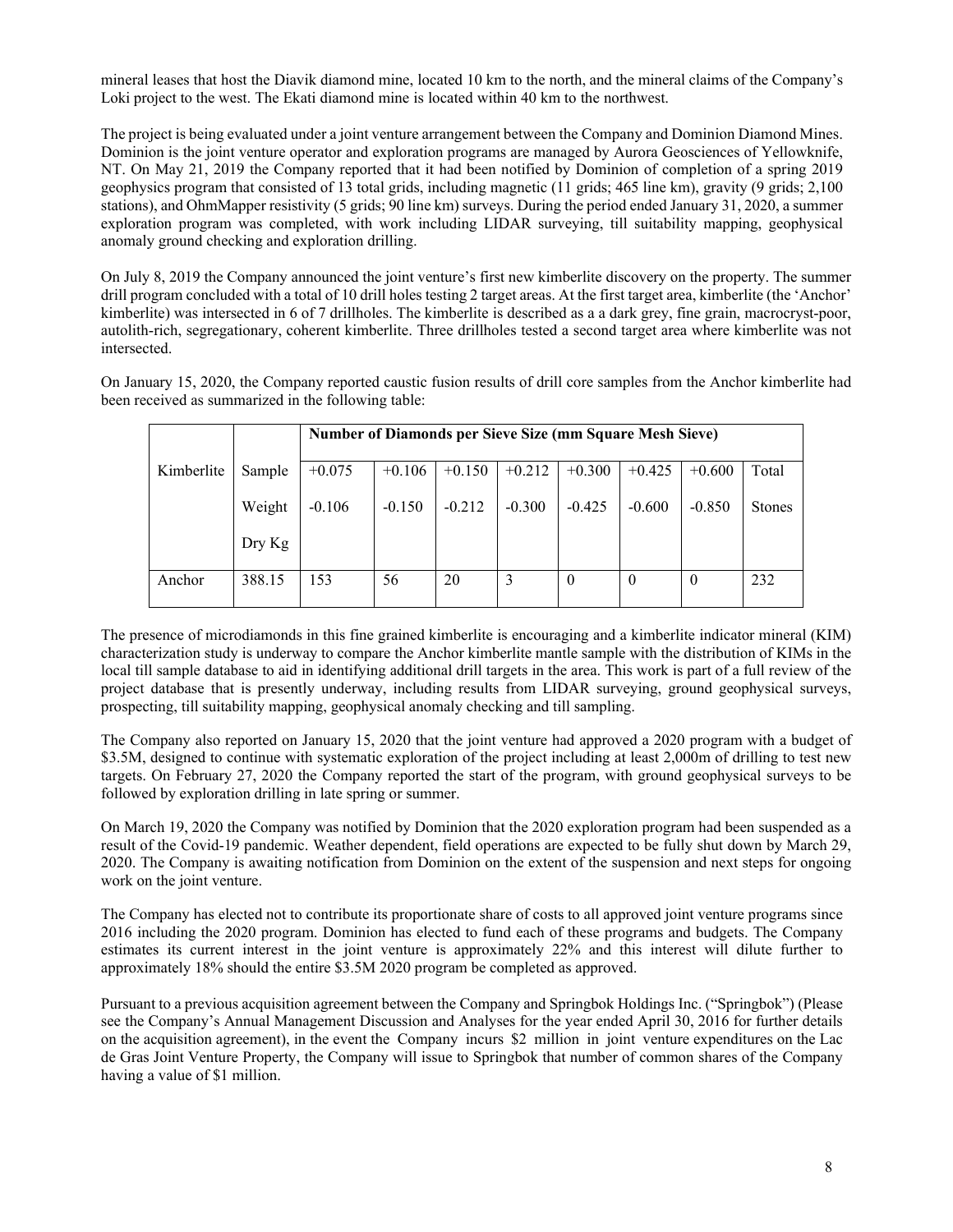# Mel Diamond Project – Nunavut

The Company maintains a 100% interest in the Mel diamond project. The project consists of approximately 56,075 hectares on the Melville Peninsula, Nunavut, approximately 140 km south of the community of Hall Beach and 210 km northeast of the community of Naujaat. The property is located within 18 km of tidewater and hosts several well-defined kimberlite indicator mineral (KIM) trains. On October 16, 2017, the Company announced the prospecting discovery of the diamondiferous ML8 kimberlite near the up-ice termination of the northernmost KIM train. ML8 was identified in subcrop and float and a total of 23 diamonds greater than the 0.106mm sieve size were recovered from caustic fusion analyses of a 62.1 kg composite sample of the kimberlite.

During the year ended April 30, 2019 the Company completed the first ever exploration drilling of this new kimberlite field as well as work focused on the generation of new targets through till sampling and geophysical surveys. Six holes (787.5m) were drilled with kimberlite intersected in five holes testing the ML8 and ML345 targets. Details of the 2018 drill program and its results can be found in the Company's Management Discussion and Analysis for the Year ended April 30, 2019.

On November 13, 2018 and January 24, 2019, the Company reported the results of caustic fusion processing of 208 kg of ML8(Upper) kimberlite collected from the same subcropping location as the 2017 discovery. Results were also reported for 24 kg of kimberlite from ML(Lower) in drill hole 18-ML-03. The results are summarized in the following table along with the 2017 microdiamond results:

| Sample | Body            | Sample | $+0.106$ | $+0.150$ | 40.212   | $+0.300$ | $+0.425$ | $+0.600$ | $+0.850$ | Total         |
|--------|-----------------|--------|----------|----------|----------|----------|----------|----------|----------|---------------|
| Year   |                 | Weight | $-0.150$ | $-0.212$ | $-0.300$ | $-0.425$ | $-0.600$ | $-0.850$ | $-1.18$  | <b>Stones</b> |
|        |                 | Dry Kg |          |          |          |          |          |          |          |               |
| 2018   | ML <sub>8</sub> | 24.15  | $\theta$ |          | $\theta$ | 2        |          |          |          | 8             |
|        | $(Lower)*$      |        |          |          |          |          |          |          |          |               |
| 2018   | ML <sub>8</sub> | 79.48  | 4        | 4        | 4        | $\theta$ | $\theta$ | $\theta$ |          | 13            |
|        | $(Upper)*$      |        |          |          |          |          |          |          |          |               |
| 2018   | ML8             | 129.0  | 7        | Q        | 8        | 6        |          |          |          | 33            |
|        | $(Upper)$ **    |        |          |          |          |          |          |          |          |               |
| 2017   | ML <sub>8</sub> | 62.1   | 9        |          |          | 4        | $\theta$ |          |          | 23            |
|        | $(Upper)$ ***   |        |          |          |          |          |          |          |          |               |

*\* Reported in North Arrow news release dated January 24, 2019* 

*\*\*Reported in North Arrow news release dated November 13, 2018* 

*\*\*\* Previously reported in North Arrow news release dated October 17, 2017* 

*ML8 (Upper) samples collected at surface as float and/or subcrop* 

Detailed till sampling was also completed during the 2018 field program with 447 samples providing complete coverage of the entire Mel Project area. Positive sample results have widened the North Mel KIM target (host of the ML8 and ML345 kimberlites) by at least 750m, to a total width of 3,600m. In particular, a sample returning 34 KIMs including Crpyrope, eclogitic garnet and Mg-Ilmenite, was collected approximately 1,200m north of the significantly diamondiferous ML-8 kimberlite occurrences and is interpreted as a potential fourth KIM train within the North Mel area. Sampling in the southern part of the property expanded the South Mel KIM target area including the most anomalous sample returned to date from this area (15 KIMs including Cr-pyrope, eclogitic garnet, and Mg-ilmenite). Next steps for the project include additional prospecting and till sampling to better define target areas, as well as further geophysics to better define drill targets at the head(s) of more well-defined KIM trains.

The Mel project is subject to a 1% GOR held by Anglo Celtic Exploration Ltd., a private company controlled by D. Grenville Thomas, a director of the Company. The Company retains the right to buy back half of the GOR (0.5%) for \$1 million at any time.

# Luxx Diamond Project – Nunavut

The Company maintains a 100% interest in the Luxx diamond project, Nunavut. The project was acquired to cover unexplained KIM trains identified from public datasets and consists of approximately 2,300 acres on the tidewater of Chesterfield Inlet, approximately 60 km from the community of Chesterfield Inlet and 100 km north of the community of Rankin Inlet. The project includes at least one, and possibly three KIM trains comprised of Mg-ilmenite, pyrope and eclogitic garnet. The Company presently has the required permits to allow for exploration drilling of targets on the property. During fiscal 2019, the Company wrote-off \$355,247 of exploration and evaluation expenses related to the property due to the lack of active exploration on the property over the last three years.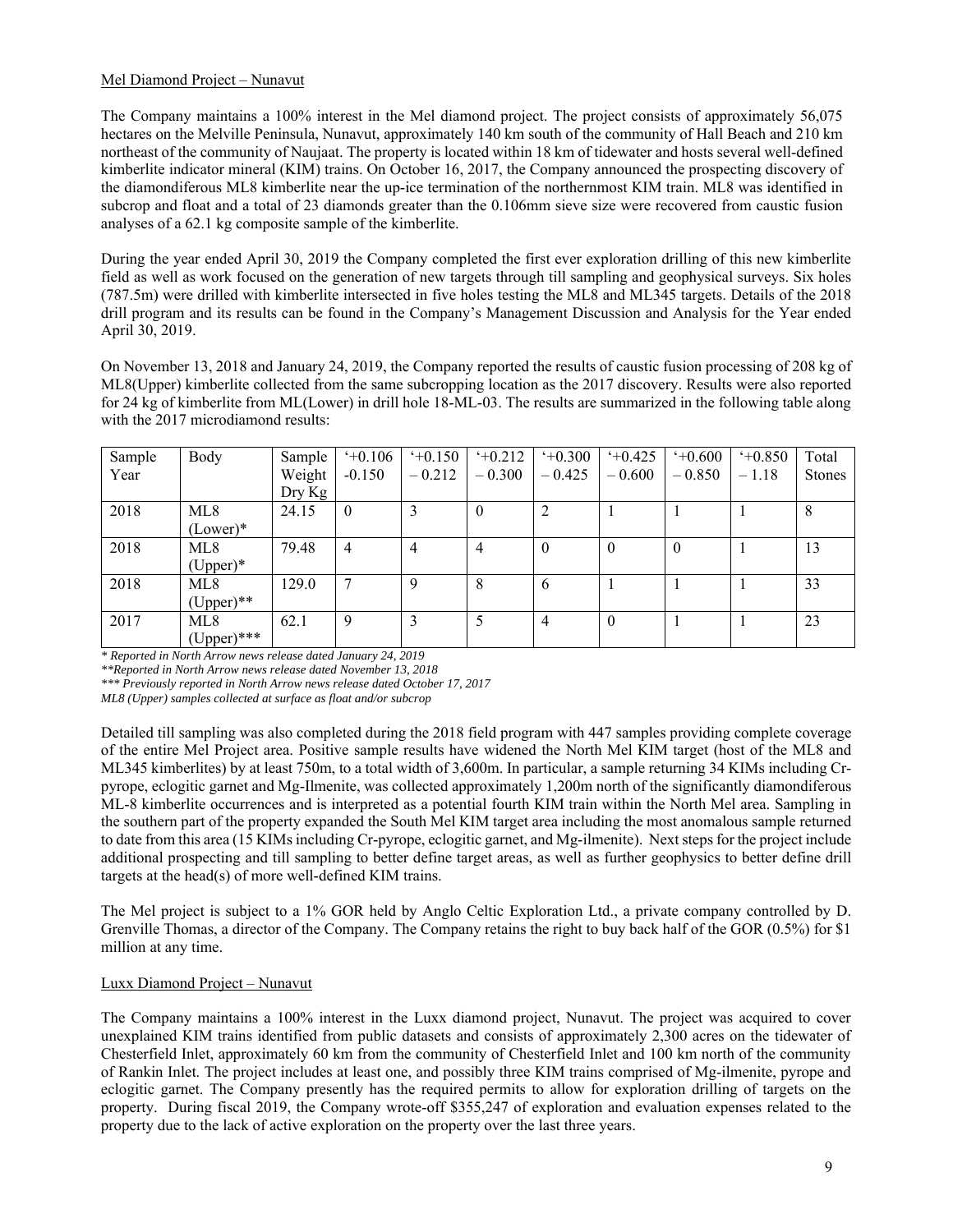The Luxx project is subject to a 1% GOR held by Anglo Celtic Exploration Ltd., a private company controlled by D. Grenville Thomas, a director of the Company. The Company retains the right to buy back half of the GOR (0.5%) for \$1 million at any time.

# **Gold and Other Projects**

# Hope Bay ORO Gold Project – Nunavut

The Company's 100% owned ORO gold property is strategically located on tide water covering the northern end of the Hope Bay Volcanic Belt, approximately 3.25km to the north of TMAC Resources' Doris gold mine. Gold mineralization at the Doris gold mine occurs along a well-defined stratigraphic volcanic contact, which extends northward onto the ORO property. The ORO property hosts numerous gold showings and potentially gold bearing structures including the Elu shear zone and Wombat zone.

# **FINANCIAL CONDITION, LIQUIDITY, CAPITAL RESOURCES, OPERATIONS AND FINANCIAL RESULTS**

# **Overall performance**

|                                                                                  | <b>January 31, 2020</b>                   |   | April 30, 2019                      | April 30, 2018                        |
|----------------------------------------------------------------------------------|-------------------------------------------|---|-------------------------------------|---------------------------------------|
| <b>Current assets</b><br><b>Non-current assets</b><br><b>Current liabilities</b> | \$<br>908,325<br>19,238,427<br>(414, 119) | S | 648.992<br>18,830,423<br>(496, 517) | 1,026,379<br>16,404,232<br>(437, 497) |
| Long-term liabilities                                                            | (4,925)                                   |   | $\overline{\phantom{a}}$            |                                       |
| Shareholders' equity                                                             | 19,727,708                                | S | 18,982,898                          | 16,993,114                            |

# **Financing/Use of Proceeds**

On May 18, 2017, the Company completed a non-brokered private placement of 20,000,000 units at a price of \$0.25 per unit for gross proceeds of \$5,000,000. Each unit consisted of one common share and one common share purchase warrant. Each warrant entitles the holder to purchase one additional common share at a price of \$0.40 per share for a period of three years. The proceeds raised were used for drilling and mini-bulk sampling programs at the Loki and Naujaat projects, ongoing exploration work at other projects and working capital. On July 31, 2019, the Company extended the expiry date of the warrants by two years and reduced the exercise price of the warrants to \$0.225.

On June 19, 2018, the Company completed a non-brokered private placement of 10,135,000 flow-through shares at a price of \$0.20 per share and 6,481,717 units at a price of \$0.17 per unit for gross proceeds of \$3,128,892. Each unit consisted of one common non-flow-through share and one common share purchase warrant. Each warrant entitles the holder to purchase one additional common share at a price of \$0.30 per share for a period of two years. The proceeds raised were used for drilling and sampling programs at the Mel, Loki, and Naujaat projects as well as ongoing exploration work on other projects and working capital. On July 31, 2019, the Company extended the expiry date of the warrants by two years and reduced the exercise price of 5,070,887 of the warrants to \$0.225.

On July 31, 2019, the Company issued 17,904,286 units at a price of \$0.07 per unit for gross proceeds of \$1,253,300. Each unit consisted of one common share and a transferrable warrant that entitles the holder to purchase one additional share at a price of \$0.10 for a period of 60 months. Finders' fees and costs of \$24,464 were payable in connection with the private placements. At July 31, 2019 the Company's market price was \$0.06 per share: accordingly, \$179,043 of the proceeds were assigned to the value of the warrants under the residual method.

# **Results of Operations**

During the three and nine months ended January 31, 2020 (the "current quarter and the current period"), the Company recorded losses of \$258,234 or \$0.00 per share and \$607,629 or \$0.01 per share respectively. This is compared with losses of \$242,151 or \$0.00 per share and \$787,481 or \$0.01 per share for the three and nine months ended January 31, 2019 (the "comparative quarter and comparative period"). The \$179,852 decrease in the loss for the current period was largely due to reduced share-based compensation costs offset by a reduction in other income from deferred premiums. Other income from deferred premiums is created when a Company completes a flow-through share financing at a premium to the market and incurs Canadian exploration expenditures. During the current quarter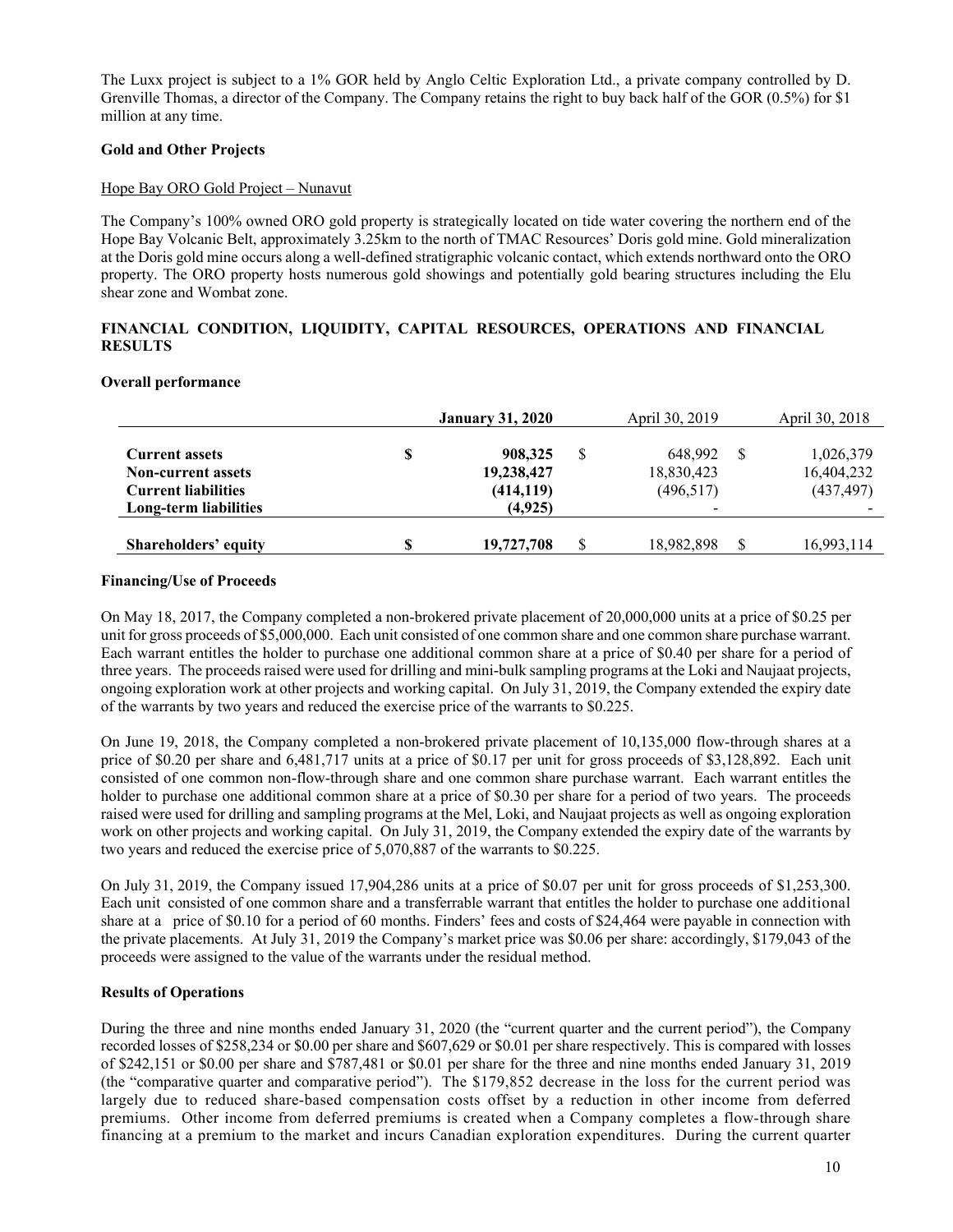and current period, the Company did not complete any flow-through share financings and did not realize other income on any premium paid by investors.

Expenses for the current quarter were \$254,245 (comparative quarter - \$256,340) a decrease of \$2,095 from the comparative quarter. The decrease in expenses during the current quarter was largely related to reduced share-based compensation charges \$67,419 (comparative quarter - \$85,220) offset by increased depreciation \$22,325 (comparative quarter - \$4,229). The increased depreciation is largely attributable to the depreciation of right-of-use assets. Sharebased compensation is a non-cash charge calculated using a Black-Scholes Option Pricing Model to assign a value to options granted over their vesting period.

In addition, to the decreased expenses during the current quarter the Company recorded a loss of \$7,000 (comparative quarter – loss of \$16,833) on marketable securities.

Expenses for the current period were \$627,228 (comparative period - \$1,096,718) a decrease of \$469,490 from the comparative period. The decrease in expenses during the current period was largely related to reduced share-based compensation charges \$123,603 (comparative period - \$603,434).

In addition, to the decreased expenses during the current period the Company gained \$13,289 (comparative period – lost \$23,500) on marketable securities, recovered \$nil (comparative period - \$25,000) from exploration and evaluation assets and recorded \$nil (comparative period - \$304,050) of other income. The other income that was recorded in the comparative period reflects a portion of the premium investors paid to purchase flow through shares

#### **Summary of quarterly results**

The following table sets out selected unaudited quarterly financial information of North Arrow and is derived from the Company's unaudited quarterly consolidated financial statements prepared by management. The Company's interim financial statements are prepared in accordance with IFRS and are expressed in Canadian dollars.

|         |                       |                          |                                       |                                                                                        |                                          |                                                                                                   | Earnings (Loss) per<br>share                                                                                         |
|---------|-----------------------|--------------------------|---------------------------------------|----------------------------------------------------------------------------------------|------------------------------------------|---------------------------------------------------------------------------------------------------|----------------------------------------------------------------------------------------------------------------------|
| S<br>D  | 3,011<br>2.100<br>250 | S<br>S<br>\$             | (258, 234)<br>(168, 149)<br>(181,246) | S<br><sup>S</sup><br><sup>\$</sup>                                                     |                                          |                                                                                                   | (0.00)<br>(0.00)<br>(0.00)                                                                                           |
| ъ<br>\$ | 413<br>910<br>222     | \$<br>\$<br>S            | (242, 151)<br>(5,418)<br>(539, 912)   | <sup>S</sup><br>S<br><sup>S</sup>                                                      |                                          |                                                                                                   | (0.01)<br>(0.00)<br>(0.00)<br>(0.01)<br>(0.00)                                                                       |
|         | S                     | Interest Income<br>1.704 | \$                                    | Income or (Loss)<br>from Continued<br>Operation and Net<br>Income (Loss)<br>(673, 271) | S<br>\$<br>S<br>(158, 735)<br>S<br>5,245 | <b>Basic Earnings</b><br>(Loss) per share<br>from Continued<br>Operation and Net<br>Income (Loss) | $(0.00)$ \$<br>$(0.00)$ \$<br>$(0.00)$ \$<br>$(0.01)$ \$<br>$(0.00)$ \$<br>$(0.00)$ \$<br>$(0.01)$ \$<br>$(0.00)$ \$ |

#### **Variations in Quarterly Results**

The Company's quarterly results can be affected by many factors such as seasonal fluctuations, variations in capital markets, the write-off of capitalized amounts, stock-based compensation costs, tax recoveries and legal matters.

The \$258,234 loss for the third quarter of fiscal 2020 reflects the Company's ongoing administration costs, increased depreciation on leased assets as a result of the adoption of IFRS 16 and share-based compensation of \$67,419.

The \$168,149 loss for the second quarter of fiscal 2020 reflects the Company's ongoing administration costs, increased depreciation on leased assets as a result of the adoption of IFRS 16 and share-based compensation of \$16,149.

The \$181,246 loss for the first quarter of fiscal 2020 reflects the Company's ongoing administration costs, increased depreciation on leased assets as a result of the adoption of IFRS 16 and share-based compensation of \$40,035.

The \$673,271 loss for the fourth quarter of fiscal 2019 reflects the Company's ongoing administration costs, the writeoff of \$355,247 of exploration and evaluation assets and share based compensation costs of \$112,429.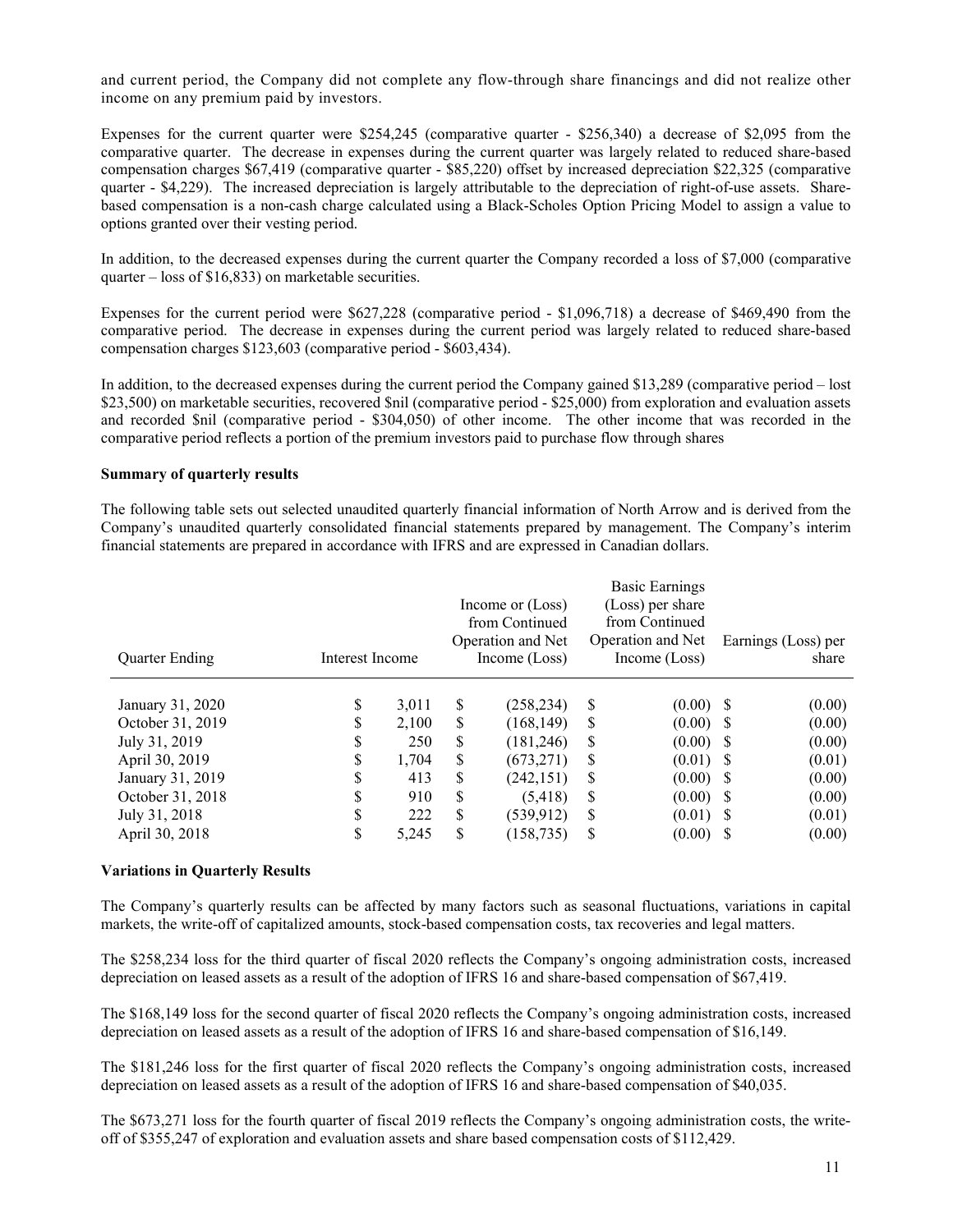The \$242,151 loss for the third quarter of fiscal 2019 reflects the Company's ongoing administration costs and share based compensation costs of \$85,220 reduced by income, recoveries and gains of \$14,189. The income was primarily a result of the Company conducting Canadian exploration and crediting to operations \$30,609 of the premium it received on a flow through financing.

The \$5,418 loss for the second quarter of fiscal 2019 reflects the Company's ongoing administration costs, and share based compensation costs of \$85,220 reduced by income, recoveries and gains of \$227,153. The income was primarily a result of the Company conducting Canadian exploration and crediting to operations \$173,105 of the premium it received on a flow through financing.

The \$539,912 loss for the first quarter of fiscal 2019 reflects the Company's ongoing administration costs, share based compensation costs of \$432,994, other income of \$100,336 and no recovery of exploration and evaluation expenses on the disposition of non-core assets.

The \$158,735 loss for the fourth quarter of fiscal 2018 reflects the Company's ongoing administration costs, share based compensation costs of \$32,294 and increased advertising, promotion and travel costs.

# **Financial Position January 31, 2020 compared to April 30, 2019**

At January 31, 2020, the Company had cash of \$793,980, exploration and evaluation assets of \$19,105,114, right-of-use assets of \$76,073, accounts payable and accrued liabilities of \$345,569, lease liabilities of \$73,475 and shareholders' equity of \$19,727,708. These amounts are compared to cash of \$509,085, exploration and evaluation assets of \$18,759,917, current liabilities of \$496,517 and shareholders' equity of \$18,982,898 at April 30, 2019. The improvement in the Company's financial position at January 31, 2020 as compared to April 30, 2019 is largely due to the Company completing a financing for gross proceeds of \$1,253,300 and the sale of royalties on its Loki project for \$266,000 to Umgeni Holdings International Limited ('Umgeni"). Umgeni is a private company of which a director of the Company is a beneficiary of the sole shareholder. In addition, during the first quarter of 2020 the Company was required to adopt IFRS 16 which has resulted in the capitalizing of \$129,778 of office and equipment leases and recording the respective \$129,778 of lease liabilities.

During the current period of fiscal 2020 the Company incurred a loss of \$607,629 compared to a loss of \$787,481 for the comparative period of fiscal 2019. During the first nine months of fiscal 2020 the Company had expenses of \$627,228 (comparative period - \$1,096,718) and interest, gain, recoveries and other income totaling \$19,599 (comparative period - \$309,237). Included in the loss for the current period is \$123,603 (comparative period - \$603,434) of share-based compensation and other income from deferred premiums of \$nil (comparative period - \$304,050).

During the current period the Company continued exploration and evaluation activities on its projects and incurred net exploration and evaluation expenditures of \$345,197 (comparative period - \$2,405,954).

# **Liquidity**

At January 31, 2020 the Company had working capital of \$494,206 compared to a working capital of \$152,475 at April 30, 2019. The increase in working capital is a result of the Company completing a private placement financing during the current period for gross proceeds of \$1,253,300 and the sale of royalties on its Loki project for \$266,000 to Umgeni. Included in accounts payable and accrued liabilities is a \$241,000 provision for the demobilization costs related to the Mel project in Nunavut. The \$241,000 provision is an estimate of costs required to demobilize the project's related exploration equipment should the Company not undertake additional drilling. During the current period the Company's cash position increased \$284,895 (comparative period – \$179,321) as a result of raising \$1,168,783 (comparative period - \$3,038,723) of cash from financing activities less cash expenditures of \$494,825 (comparative period - \$413,375) and \$389,063 (comparative period - \$2,446,027) spent on operating and investing activities respectively.

# **Operating activities**

During the current period the Company's operating activities used \$494,825 (comparative period - \$413,375) of cash. The cash used in operating activities during the current period reflects the Company's funding of a loss of \$607,629 (comparative period – \$787,481) adjusted for both non-cash gains and expenditures and the use of cash of \$68,231 (comparative period – source of \$64,527) for funding changes in items such as accounts receivable, prepaid expenses and accounts payable.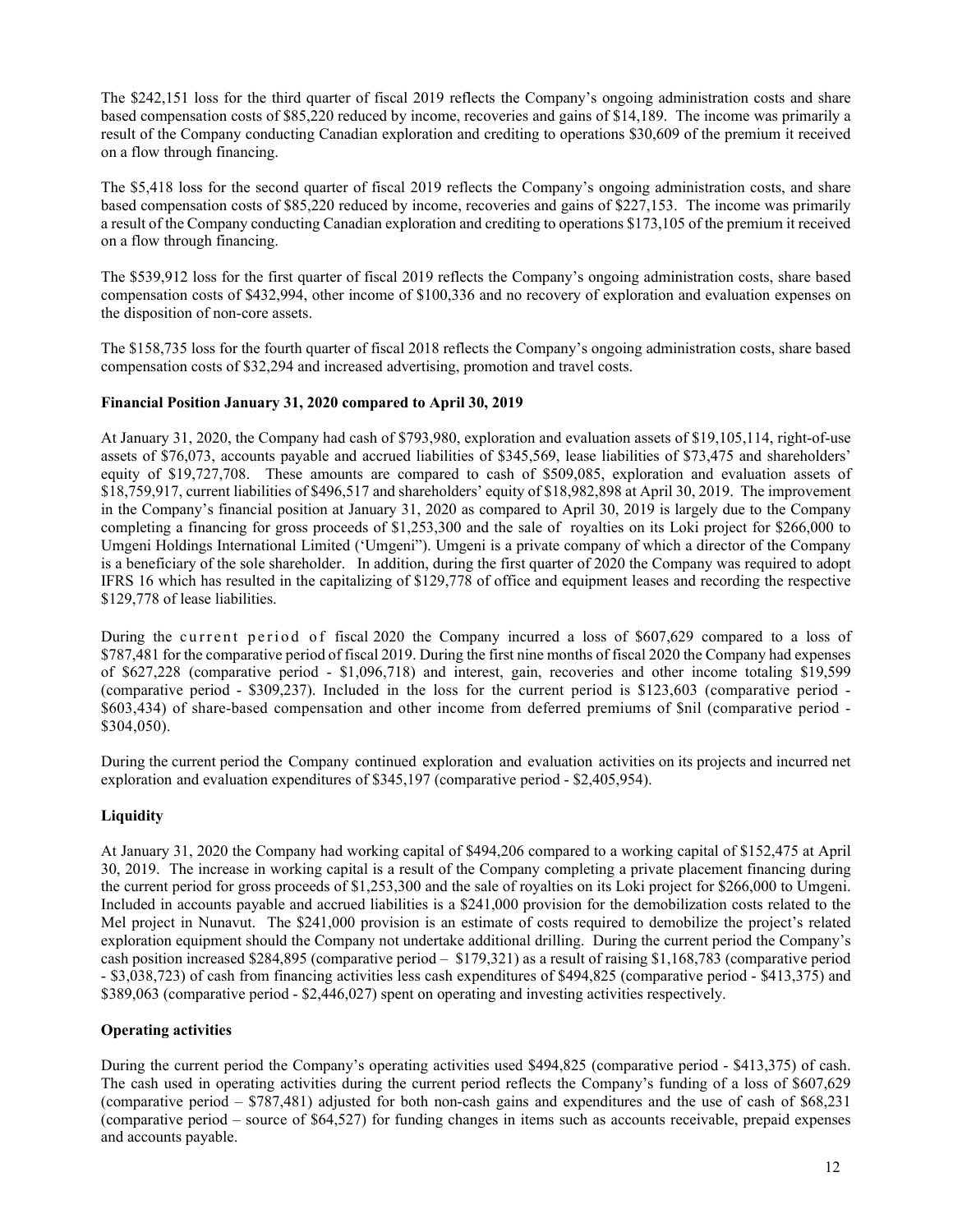Non-cash gains and expenditures consist of share-based compensation \$123,603 (comparative period - \$603,434), depreciation \$66,971 (comparative period - \$11,695), other income – deferred premium \$nil (comparative period - \$304,050), finance costs on leases \$3,750 (comparative period - \$nil), recovery on exploration and evaluation assets \$nil (comparative period - \$25,000) and a gain of \$13,289 (comparative period – loss of \$23,500) on marketable securities.

# **Investing activities**

During the current period the Company's investing activities used \$389,063 (comparative period - \$2,446,027) of cash. During the current period the Company used \$459,644 (comparative period - \$2,432,800) to evaluate its exploration and evaluation assets net of the \$266,000 the Company raised on the sale of Loki royalty interests to Umgeni. In addition, the investing expenditures for the current period were reduced by the cash the Company received of \$70,581 (comparative period - \$nil) from the sale of marketable securities.

### **Financing activities**

During the current period the Company raised net proceeds of \$1,228,836 (comparative period - \$3,038,723) from the issuance of units by way of a private placement and paid down \$60,053 (comparative period - \$nil) of the lease liabilities.

### **Capital Resources**

The Company's financial condition and future prospects are significantly affected by overall economic conditions. The Company has no source of operating revenue and relies on equity financings, joint ventures and warrant and stock option exercises to further exploration on its properties.

The Company's long-term financial success is dependent on management's ability to discover and develop economically viable mineral deposits. Actual funding requirements may vary from those planned due to a number of factors, including the progress of exploration activity and the Company's ability to raise additional funds on favourable terms. Management recognizes there will be risks involved that may be beyond their control. The Company intends to continue to use various strategies to minimize its dependence on equity capital, including the securing of joint venture partners where appropriate.

The Company's ability to generate cash is very much affected by the current market conditions, its share price and thirdparty interest in its assets. In the current equity market, funds for companies at an early/grass-roots stage of exploration are limited and dilution to existing shareholders from an equity financing increases as the share price decreases. The Company has no credit facilities that could be used for ongoing operations because it has no operating cash flow.

In order to finance the Company's exploration programs and to cover administrative and overhead expenses, the Company raises money through equity sales, from the exercise of convertible securities and, in the past, from the sale of investments. Although the Company has had past success in obtaining financing, there can be no such assurance that it will be able to obtain adequate financing in the future or that the terms of any financing will be favourable. Many factors influence the Company's ability to raise funds, including the state of the resource market and commodities prices and, the climate for mineral exploration.

The Company's management actively manages its landholdings in an effort to keep those landholdings with the greatest exploration potential in good standing for as long as possible. The Company's management regularly reviews its cash position against future plans and makes decisions regarding these plans accordingly.

The Company completed a financing for gross proceeds of \$1,253,300 in July 2019 to further exploration efforts at its various exploration properties and to maintain its listing on the TSXV. The Company is seeking to minimize variable expenses to the extent possible and may seek joint venture partners to continue to further exploration of its mineral properties.

### **Risks and Uncertainties**

# Industry

An investment in natural resource companies involves a significant degree of risk. The degree of risk increases substantially where the Company's properties are in the exploration as opposed to the development stage. Investment in the securities of the Company should be considered as highly speculative due to the nature of the Company's business. The following additional risk factors should be given special consideration.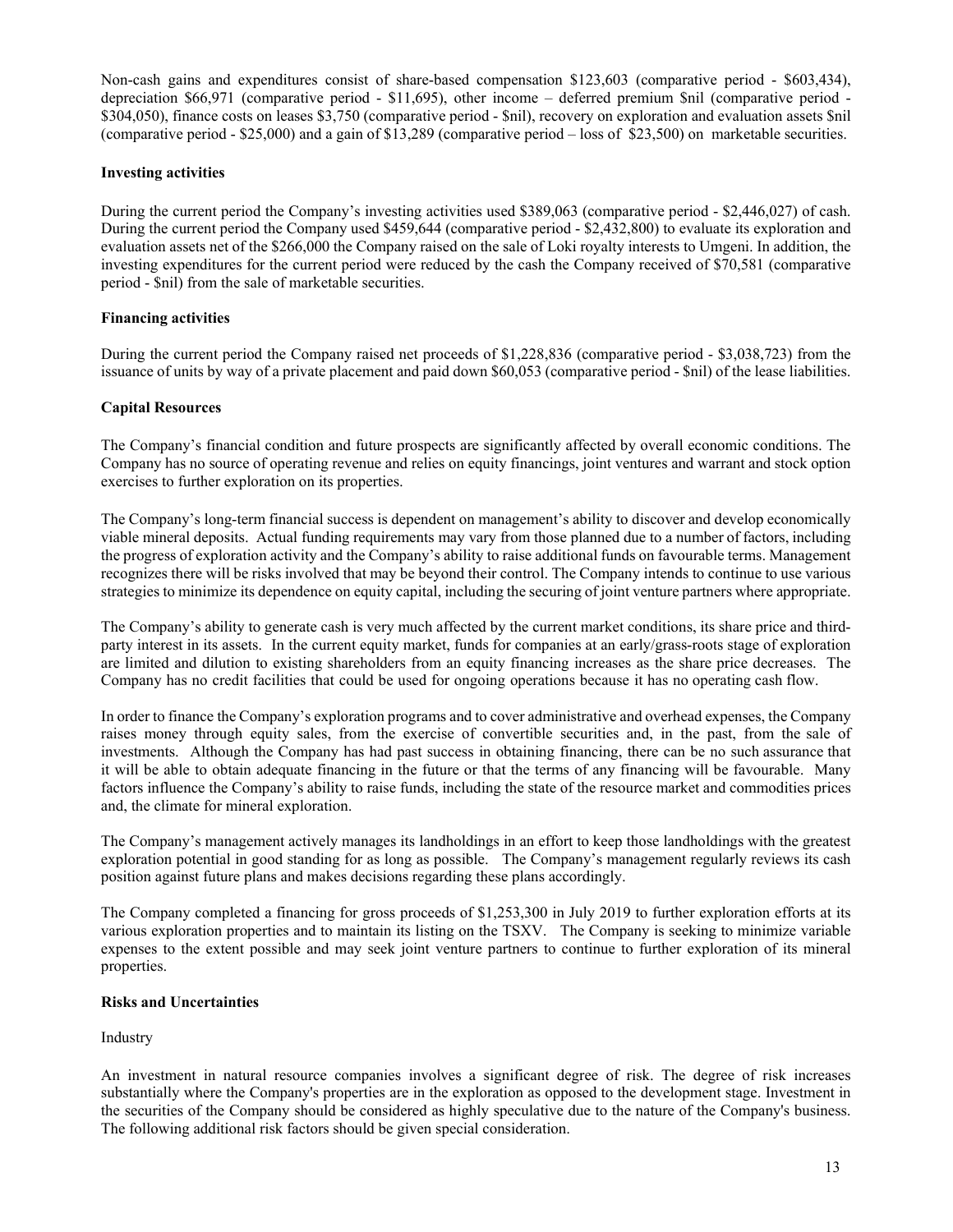#### Exploration, Development and Mining Risks

Exploring and developing mineral resource projects bears a high potential for all manner of risks. Additionally, few exploration projects successfully achieve development due to factors that cannot be predicted or foreseen. Moreover, even one such factor may result in the economic viability of a project being detrimentally impacted such that it is neither feasible nor practical to proceed. Mineral exploration involves many risks, which even a combination of experience, knowledge and careful evaluation may not be able to overcome. Operations in which the Company has a direct or indirect interest will be subject to all the hazards and risks normally incidental to exploration, development and production of diamonds and base/precious metals, any of which could result in work stoppages, damage to property, and possible environmental damage. If any of the Company's exploration programs are successful, there is a degree of uncertainty attributable to the calculation of resources and reserves and the corresponding grades that could be mined or dedicated to future production. Until reserves are actually mined and processed, calculations of quantity and grade must be considered as estimates only. In addition, the quantity of resources and reserves may vary depending on diamond or metal prices. Any material change in resources and reserves, including grade or recovery ratio, may affect the economic viability of the Company's properties. In addition, there can be no assurance that diamond and metal recoveries in small-scale laboratory tests will be duplicated in larger scale tests under on-site conditions or during production. The Company closely monitors its activities and those factors, which could impact them, and employs experienced consulting, engineering, and legal advisors to assist in its risk management reviews.

The Company's properties are currently being assessed for exploration and as a result, the Company has no source of operating cash flow. Failure to obtain additional financing could result in a delay or indefinite postponement of further exploration. Development of the Company's mineral properties will only follow upon obtaining satisfactory exploration results. Mineral exploration and development involves a high degree of risk and few properties that are explored are ultimately developed into producing mines. There is no assurance that the Company's mineral exploration and development activities will result in any discoveries of mineralization that can be converted into resources or reserves. The long-term profitability of the Company's operations will be in part directly related to the cost and success of its exploration programs, which may be affected by a number of factors. Substantial expenditures are required to establish resources and reserves through drilling, to develop metallurgical processes to extract the metal or diamonds, in the case of new properties, to develop the mining and processing facilities and infrastructure at any site chosen for mining. Although substantial benefits may be derived from the discovery of a major mineralized deposit, no assurance can be given that minerals will be discovered in sufficient quantities to justify commercial operations or that the funds required for development can be obtained on a timely basis.

#### Foreign Operation Risks

Historically, the majority of the Company's expenses have been denominated in Canadian Dollars so its exposure to foreign exchange risk has been limited. Exploration activities outside of Canada can expose the Company to foreign exchange risk. Presently, the Company does not have foreign operations or use foreign-exchange contracts to mitigate this risk, but that may change in future, depending upon the size of the Company's exploration programs denominated in currencies other than the Canadian Dollar.

#### Insurance

The Company's involvement in the exploration for mineral properties may result in the Company becoming subject to liability for pollution, property damage, personal injury or other hazards. Although the Company may have insurance to address many risks, such insurance has limitations on liability that may not be sufficient to cover the full extent of such liabilities. In addition, such risks may not, in all circumstances be insurable or, in certain circumstances, the Company may elect not to obtain insurance to deal with specific risks due to the high premiums associated with such insurance or other reasons. The payment of such uninsured liabilities would reduce the funds available to the Company. The occurrence of a significant event that the Company is not fully insured against, or the insolvency of the insurer of such event, could have a material adverse effect on the Company's financial position, results of operations or prospects.

#### Environmental Risks

All phases of the mineral exploration and development business present environmental risks and hazards and are subject to environmental legislation. Environmental legislation provides for, among other things, restrictions and prohibitions on spills, releases or emissions of various substances used and or produced in association with mineral exploration and mining operations. The legislation also requires that facility sites be operated, maintained, abandoned and reclaimed to the satisfaction of applicable regulatory authorities. Compliance with such legislation can require significant expenditures and a breach may result in the imposition of fines and penalties, some of which may be material. Environmental legislation is evolving in a manner expected to result in stricter standards and enforcement, larger fines and liability and potentially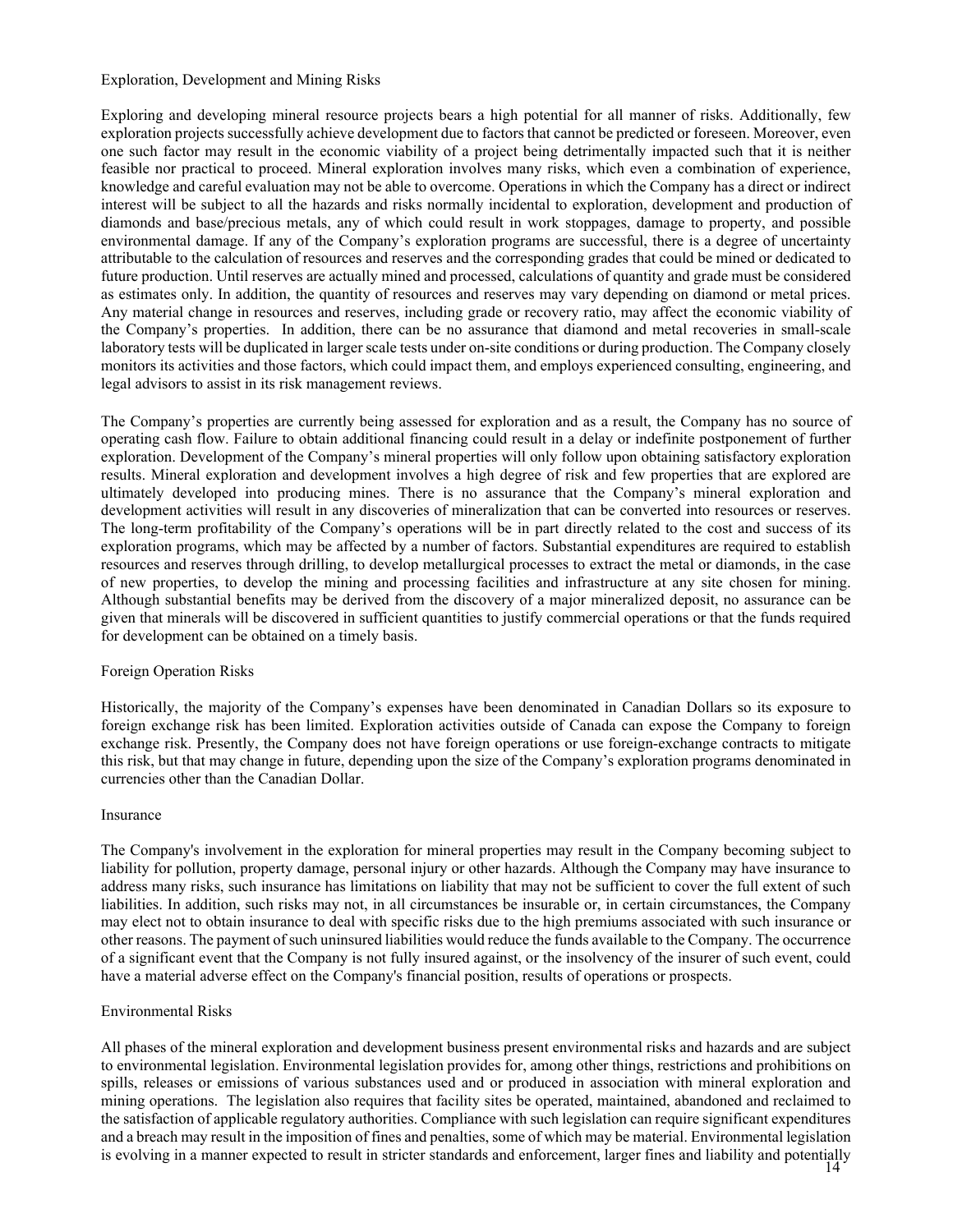increased capital expenditures and operating costs. The discharge of pollutants into the air, soil or water may give rise to liabilities to foreign governments and third parties and may require the Company to incur costs to remedy such discharge. No assurance can be given that the application of environmental laws to the business and operations of the Company will not result in a curtailment of production or a material increase in the costs of production, development or exploration activities or otherwise adversely affect the Company's financial condition, results of operations or prospects.

### Prices, Markets and Marketing of Diamonds and Base/Precious Metals

The Company's revenues, if any, are expected to be in large part derived from the mining and sale of diamonds and base/precious metals or interests related thereto. The price of those commodities has fluctuated widely, particularly in recent years, and is affected by numerous factors beyond the Company's control including international economic and political trends, expectations of inflation, currency exchange fluctuations, interest rates, global or regional consumptive patterns, speculative activities, increased production due to new mine developments and improved mining and production methods. The effect of these factors on the price of diamonds and base/precious metals, and therefore the economic viability of any of the Company's exploration projects, cannot accurately be predicted.

The marketability of any minerals acquired or discovered may be affected by numerous factors which are beyond the control of the Company and which cannot be accurately predicted, such as the proximity and capacity of milling facilities, mineral markets and processing equipment and governmental regulations including regulations relating to royalties, allowable production and importing and exporting of minerals.

### Substantial Capital Requirements and Liquidity

The Company anticipates that it will make substantial capital expenditures for the acquisition, exploration, development and production of its mineral properties in the future. The Company currently has no revenue and may have limited ability to expend the capital necessary to undertake or complete future drilling programs. There can be no assurance that debt or equity financing, or cash generated by operations will be available or sufficient to meet these requirements or for other corporate purposes or, if debt equity financing is available, that it will be on terms acceptable to the Company. Moreover, future activities may require the Company to alter its capitalization significantly. The inability of the Company to access sufficient capital for its operations could have a material adverse effect on the Company's financial condition, results of operations or prospects.

#### Issuance of Debt

From time to time the Company may enter into transactions or activities that may be financed with debt which could impair the Company's ability to obtain additional financing in the future. The inability of the Company to access sufficient capital for the repayment of any debt could have a material effect on the Company's financial condition, results of operations or prospects.

# **Outstanding Share Data**

The Company's authorized capital is unlimited common shares without par value.

At March 26, 2020, the Company had the following shares, options and warrants outstanding:

|                               |         | Number      |
|-------------------------------|---------|-------------|
| Shares issued and outstanding |         | 110,676,744 |
| Options:                      |         |             |
| Expire June $23, 2022$        | \$0.27  | 2,210,000   |
| Expire November 21, 2022      | \$0.25  | 50,000      |
| Expire May 10, 2023           | \$0.27  | 2,070,000   |
| Expire July 12, 2023          | \$0.20  | 2,670,000   |
| Expire November 8, 2024       | \$0.10  | 2,970,000   |
| Warrants:                     |         |             |
| May 17, 2022                  | \$0.225 | 20,000,000  |
| June 19, 2022                 | \$0.225 | 5,070,887   |
| June 19, 2022                 | \$0.30  | 1,410,830   |
| July 31, 2024                 | \$0.10  | 17.904.286  |
|                               |         |             |
| Fully diluted                 |         | 165,032,747 |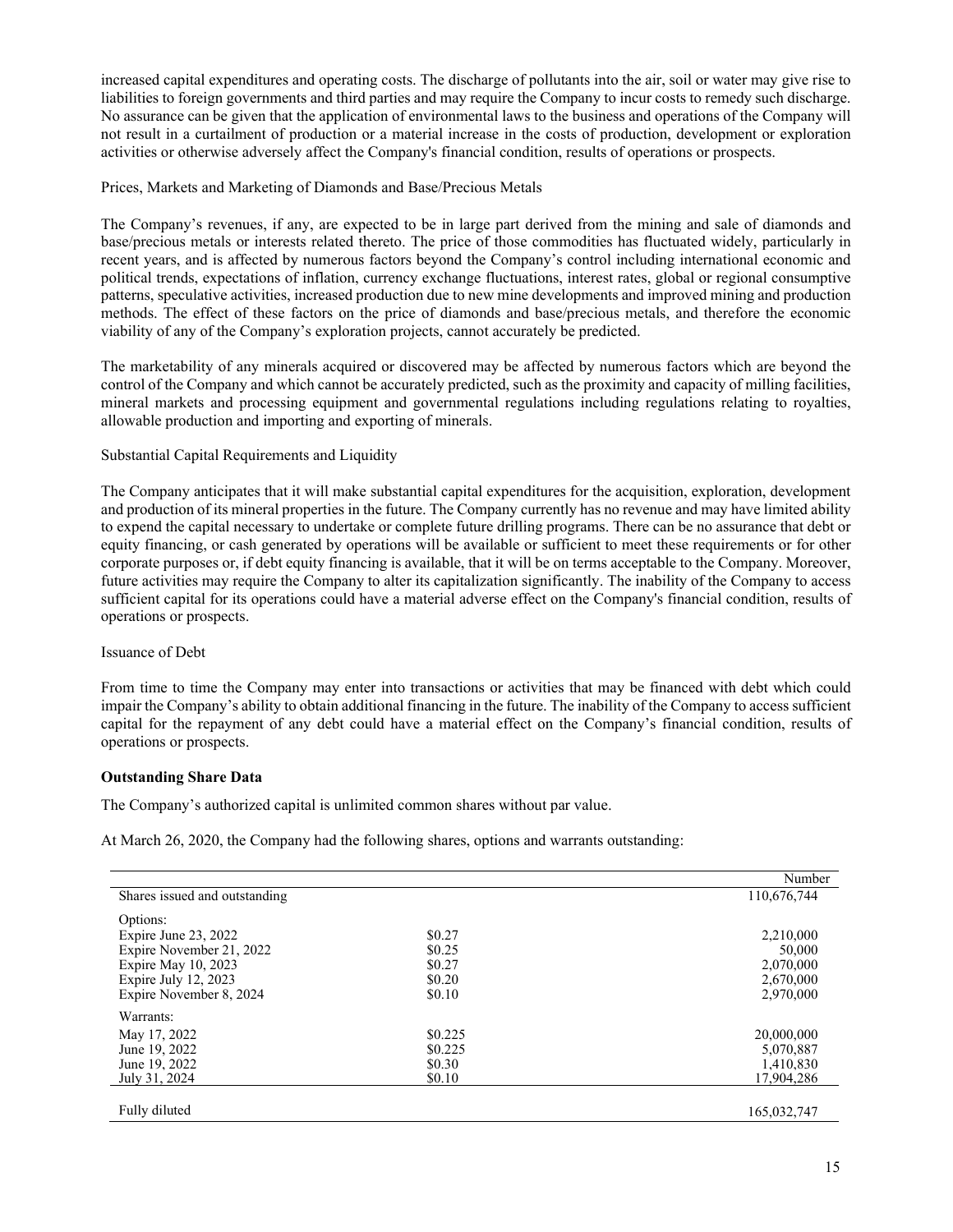### **Stock options**

At the Company's Annual General Meeting on December 19, 2019, the shareholders of the Company ratified the stock option plan (the "Plan"). The Plan gives the directors the authority to grant options to directors, officers, employees and consultants. The maximum number of shares to be issued under the Plan is 10% of the issued and outstanding common shares at the time of the grant. The exercise price of each option granted shall not be less than the market price at the date of grant less a discount up to 25% in accordance with the policies of the TSXV.

Options granted can have a term up to 5 years with vesting provisions determined by the directors in accordance with TSXV policies for Tier 2 Issuers, with a typical vesting period of 25% upon grant and 25% every six months thereafter.

### **Transactions with Related Parties**

The Company incurred the following transactions in the normal course of operations in connection with individuals or companies which have an officer and/or director in common.

- **a)** Paid or accrued consulting fees of \$13,500 (January 31, 2019 \$13,500) to the Corporate Secretary of the Company. This amount is included in salaries disclosed below.
- **b)** Paid \$3,075 (January 31, 2019 \$2,987) for office costs to a company controlled by a director.
- **c)** Charged related parties \$5,850 (January 31, 2019 \$19,900) for rent, office and administrative costs.

The remuneration of directors and key management personnel during the nine months ended January 31, 2020 was as follows:

|                                            | January 31, 2020 | January 31, 2019 |
|--------------------------------------------|------------------|------------------|
| Salaries <sup>1</sup>                      | 170,431          | 132,550          |
| Salaries in exploration costs <sup>1</sup> | 59,893           | 97,688           |
| Share-based compensation <sup>2</sup>      | 78.984           | 429,555          |
| Total                                      | 309,308          | 659,793          |

1 – When key management is working specifically on mineral properties their time is capitalized against the mineral property. Included in salaries are payments as follows: CEO - \$168,750, CFO - \$45,000, Corp. Sec. - \$13,500.

2 – Share-based compensation is the fair value of options that have been granted to directors and key management personnel.

During the year ended April 30, 2016, the Company entered into an employment agreement with a senior employee and officer for his services requiring a minimum annual payment of \$225,000. In addition, the employment agreement contains clauses which could provide for a payment or payments in excess of \$450,000 on termination of employment or conclusion of a change in control or similar transaction.

# **CHANGES IN ACCOUNTING POLICIES AND CRITICAL ACCOUNTING ESTIMATES, JUDGMENTS AND ASSUMPTIONS**

#### **Nature and continuance of operations**

North Arrow Minerals Inc. (the "Company") is incorporated federally under the laws of the Canada Business Corporations Act ("CBCA").

The financial statements of the Company are presented in Canadian dollars, which is the functional currency of the Company. The Company trades on the TSX Venture Exchange (TSXV – NAR) and its registered office address is Ste. #960-789 West Pender Street, Vancouver, BC, Canada V6C 1H2.

The Company's principal business activity is the acquisition and exploration of exploration and evaluation assets. To date, the Company has not generated significant revenues from operations and is considered to be in the exploration stage.

The Company's financial statements have been prepared on a going concern basis which assumes the Company will be able to realize its assets and discharge its liabilities in the normal course of business for the foreseeable future. At January 31, 2020, the Company had an accumulated deficit of \$22,694,913 (April 30, 2019 - \$22,087,284), incurred ongoing losses and has no source of recurring revenue. These material uncertainties may cast significant doubt upon the Company's ability to continue as a going concern. The Company's financial statements do not reflect the adjustments to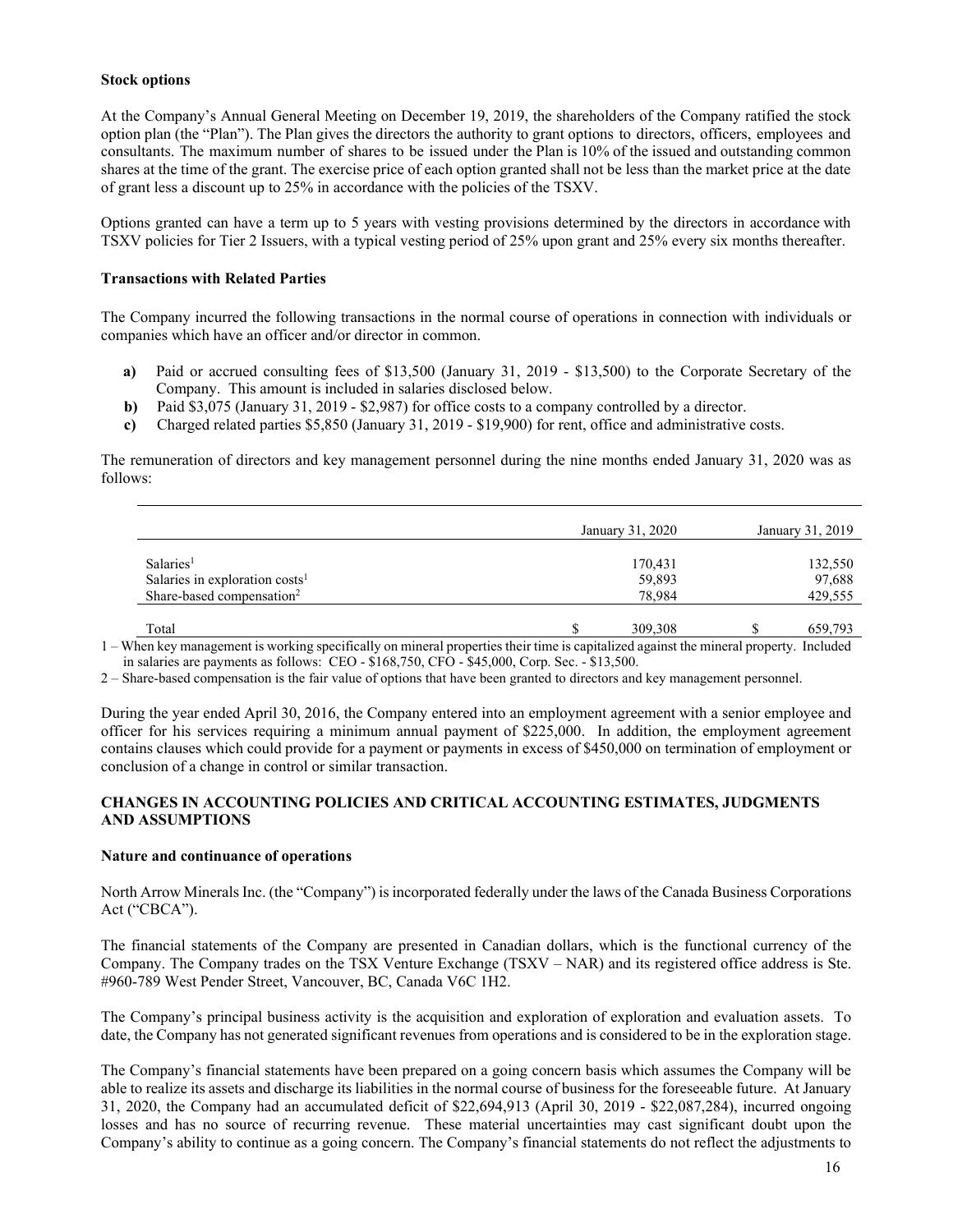the carrying values of assets and liabilities, the reported amounts of expenses and the classification of statement of financial position items if the going concern assumption was inappropriate. These adjustments could be material.

The Company's continuation as a going concern is dependent on the successful results from its mineral property exploration activities, its ability to reduce or defer discretionary expenditures and its continued ability to raise equity capital or borrowings sufficient to meet current and future obligations.

### **Statement of Compliance**

The Company's financial statements have been prepared in accordance with International Financial Reporting Standards ("IFRS") as issued by the International Accounting Standards Board ("IASB") and interpretations of the International Financial Reporting Interpretations Committee ("IFRIC") and specifically with IAS 34, Interim Financial Reporting. The accounting policies applied in preparation of the Company's financial statements are consistent with those applied and disclosed in the Company's financial statements for the year ended April 30, 2019, save for the adoption of IFRS 16, see change in accounting policy – Leases. The Company's financial statements are presented in Canadian dollars unless otherwise noted.

### **Historical cost**

The Company's financial statements have been prepared on a historical cost basis except for certain financial instruments measured at fair value.

### **Commitments and Change in accounting policy – Leases**

On May 1, 2019, the Company adopted IFRS 16 - Leases ("IFRS 16"), which is effective for annual periods on or after January 1, 2019. This new standard eliminates the classification of leases as either operating or financing leases and requires the lessee to recognize assets and liabilities for all significant leases with a term of longer than 12 months. Accordingly, the significant lease commitments the Company has are no longer disclosed in a note to the financial statements but rather are recorded as a liability and asset on the Company's statement of financial position.

The Company has analyzed its contracts and determined that the significant lease agreements in place relate to the Company's office space and office equipment. The Company has applied the exemptions in IFRS 16 for low value leases and leases that end within 12 months. Mineral leases held by the Company are exempt from the provisions of IFRS 16.

The Company adopted IFRS 16 using the modified retrospective application method where comparatives are not restated. On adoption of IFRS 16, the Company recognized right-of-use assets and related lease liabilities of \$129,778. The lease liabilities were initially measured at the present value of the lease payments discounted using the Company's estimated incremental borrowing rate, rather that the interest rates implicit in the leases as those rates could not be readily determined. Each lease payment is allocated between the lease liability and the finance cost. The finance cost is charged to profit or loss using the effective interest method.

The right-of-use assets comprise the initial measurement of the corresponding lease liabilities and any direct costs. They are subsequently measured at cost less depreciation and any impairment losses. Right-of-use assets are depreciated over the shorter of the asset's useful life and the lease term on a straight-line basis.

#### **Significant accounting judgments, estimates and assumptions**

The preparation of financial statements in conformity with IFRS requires management to make certain estimates, judgments and assumptions that affect the reported amounts of assets and liabilities at the date of the financial statements and the reported revenues and expenses during this period.

Although management uses historical experiences and its best knowledge of the amount, events or actions to form the basis for judgments and estimates, actual results may differ from these estimates.

The most significant accounts that require estimates as the basis for determining the stated amounts include the recoverability of exploration and evaluation assets and the valuations for share-based payments, marketable securities, deferred premiums, deferred tax amounts, right of use assets and lease liabilities.

Critical judgments exercised in applying accounting policies that have the most significant effect on the amounts recognized in the financial statements are as follows: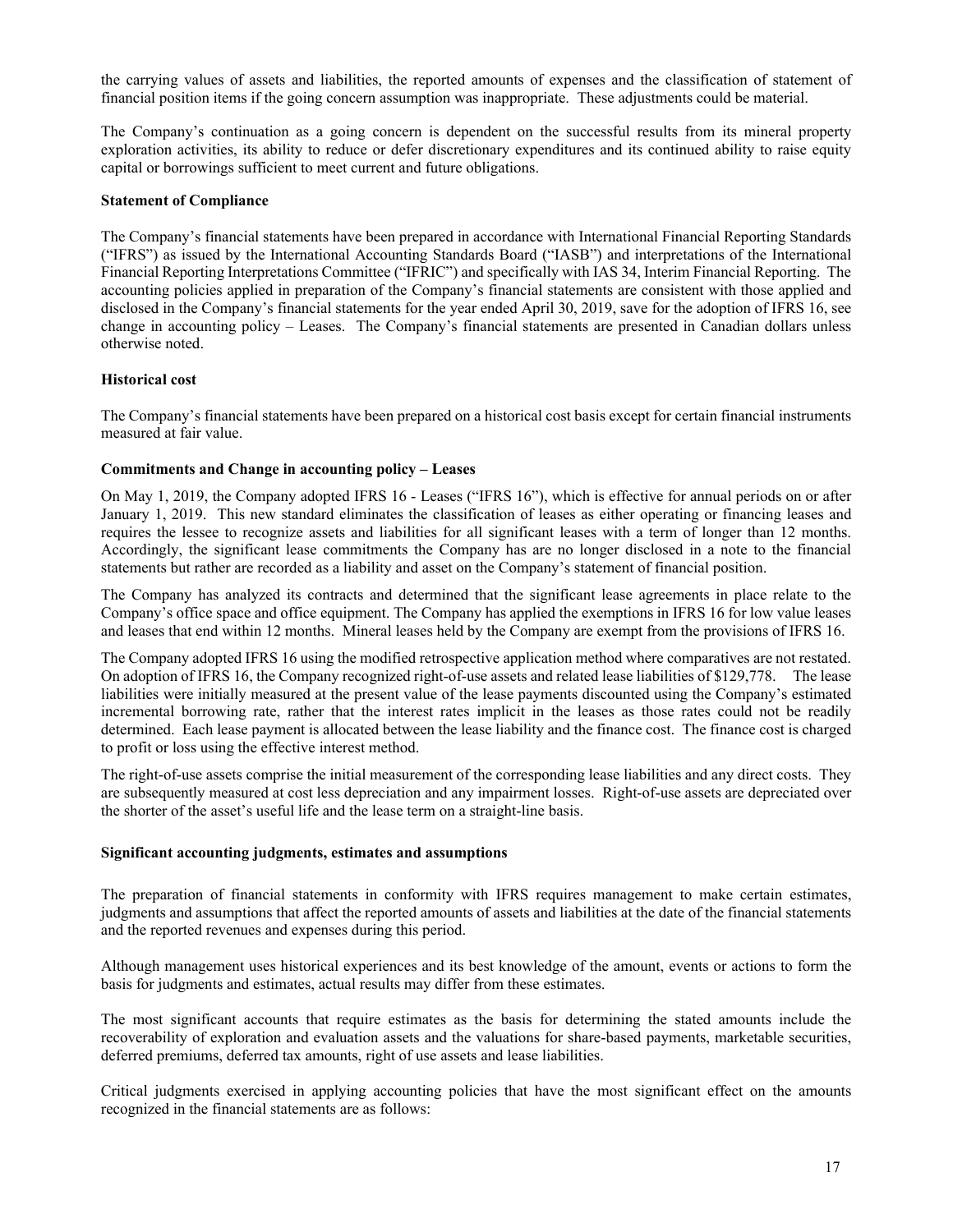### **Economic recoverability and probability of future benefits of exploration and evaluation costs**

Management has determined that exploration, evaluation and related costs incurred which were capitalized may have future economic benefits and may be economically recoverable. Management uses several criteria in its assessments of economic recoverability and probability of future economic benefits including geologic and other technical information, the history of the conversion of mineral deposits with similar characteristics to its own properties to proven and probable mineral reserves, the quality and capacity of existing infrastructure facilities, the evaluation of permitting and environmental issues and local support for the project.

### **Valuation of share-based payments and warrants recorded as marketable securities**

The Company uses the Black-Scholes Option Pricing Model for valuation of share-based payments and warrants recorded as marketable securities. Option pricing models require the input of subjective assumptions including expected price volatility, interest rates and forfeiture rate. Changes in the input assumptions can materially affect the fair value estimate and Company's earnings and equity reserves.

### **Income taxes**

In assessing the probability of realizing income tax assets, management makes estimates related to expectations of future taxable income, applicable tax opportunities, expected timing of reversals of existing temporary differences and the likelihood that tax positions taken will be sustained upon examination by applicable tax authorities. In making its assessments, management gives additional weight to positive and negative evidence that can be objectively verified.

### **Valuation of deferred premiums and flow-through shares**

On issuance the Company bifurcates the flow-through share into a flow-through share premium liability based on the estimated premium the investor pays for the flow-through share and share capital. When qualifying expenses are incurred the Company derecognizes the liability and the premium is recognized as other income.

### **Valuation of marketable securities**

Marketable securities are valued at fair market value based on quoted prices in active markets. Changes in market prices can materially affect the fair value estimate and the Company's earnings.

# **Valuation of right of use assets and related liabilities**

Lease liabilities are initially measured at the present value of the lease payments discounted using the Company's estimated incremental borrowing rate or the interest rates implicit in the lease. Lease payment are allocated between the lease liability and the finance cost. The finance cost is charged to profit or loss using the effective interest method.

The right-of-use assets are initially measured at cost or the corresponding lease liability plus direct costs. They are subsequently measured at cost less depreciation and any impairment losses. Right-of-use assets are depreciated over the shorter of the asset's useful life and the lease term on a straight-line basis.

#### **New accounting pronouncements**

- i) The IASB has issued new standards and amendments which have been adopted by the Company. Each of the new standards is effective for annual periods beginning on or after January 1, 2019. The adoption of the standards and amendments did not have a material effect on the financial statements other than as disclosed in Note 2 c) of the January 31, 2020 unaudited financial statements regarding IFRS 16 – Leases.
- ii) Certain pronouncements were issued by the IASB or IFRIC but are not yet effective as at January 31, 2020. The Company intends to adopt these standards and interpretations when they become effective.

# **FINANCIAL INSTRUMENTS AND RISK MANAGEMENT**

Financial instruments measured at fair value are classified into one of three levels in the fair value hierarchy according to the relative reliability of the inputs used to estimate the fair values. The three levels of the fair value hierarchy are: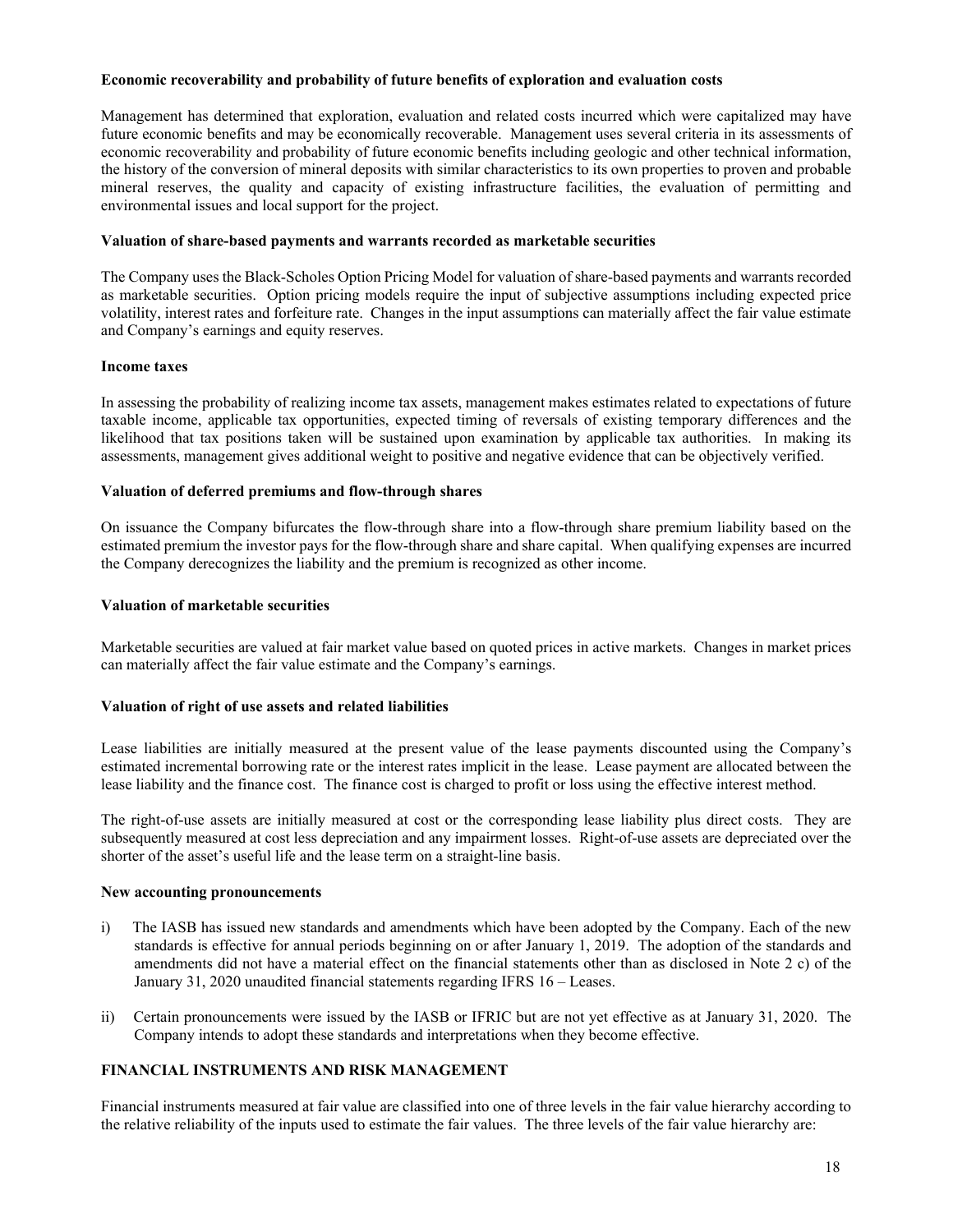Level 1 – Unadjusted quoted prices in active markets for identical assets or liabilities;

Level 2 – Inputs other than quoted prices that are observable for the asset or liability either directly or indirectly; and

Level 3 – Inputs that are not based on observable market data.

The Company's financial instruments consist of cash, marketable securities, receivables and accounts payable and accrued liabilities. Cash is carried at fair value using a Level 1 fair value measurement. The carrying value of receivables and accounts payable and accrued liabilities approximate their fair values due to their immediate or short-term maturity. Marketable securities consisting of common shares are recorded at fair value based on the quoted market prices in active markets at the reporting date, which is consistent with Level 1 of the fair value hierarchy. Marketable securities consisting of warrants are recorded at fair value based on a Black Scholes pricing model consistent with Level 3 of the fair value hierarchy.

The Company is exposed to a variety of financial risks by virtue of its activities, including credit risk, interest rate risk, liquidity risks, foreign currency risk, and equity market risk. The Company's objective with respect to risk management is to minimize potential adverse effects on the Company's financial performance. The Board of Directors provides direction and guidance to management with respect to risk management. Management is responsible for establishing controls and procedures to ensure that financial risks are mitigated to acceptable levels.

### Credit risk

Credit risk is the risk of financial loss to the Company if a counter-party to a financial instrument fails to meet its contractual obligations. The Company manages credit risk by investing its excess cash in short-term investments with investment grade ratings, issued by a Canadian chartered bank. The Company's receivables consist primarily of sales tax receivables due from the federal government and receivables from companies with which the Company has exploration agreements or options. The maximum exposure to credit risk at the reporting date is the carrying value of the Company's receivables and cash.

### Interest rate risk

Interest rate risk is the risk that the fair value or future cash flows of a financial instrument will fluctuate because of changes in market interest rates. Financial assets and liabilities with variable interest rates expose the Company to interest rate risk with respect to its cash flow. It is management's opinion that the Company is not exposed to significant interest rate risk.

# Liquidity risk

Liquidity risk is the risk that the Company will not be able to meet its obligations as they become due. The Company's ability to continue as a going concern is dependent on management's ability to raise the funds required through future equity financings, asset sales or exploration option agreements, or a combination thereof. The Company has no regular cash flow from its operating activities. The Company manages its liquidity risk by forecasting cash flow requirements for its planned exploration and corporate activities and anticipating investing and financing activities. Management and the Board of Directors are actively involved in the review, planning and approval of annual budgets and significant expenditures and commitments. Failure to realize additional funding could cast significant doubt on the Company's ability to continue as a going concern. At January 31, 2020, the Company had cash of \$793,980 (April 30, 2019 - \$509,085) available to settle current liabilities of \$414,119 (April 30, 2019 - \$496,517).

# Foreign currency risk

The Company's activities are within Canada and accordingly the Company is not subject to significant foreign currency risk.

#### Equity market risk

The Company is exposed to equity price risk arising from its marketable securities, which are classified as fair value through profit (loss). The Company plans to sell its marketable securities as market conditions permit, or as is required to finance the Company's operations from time-to-time.